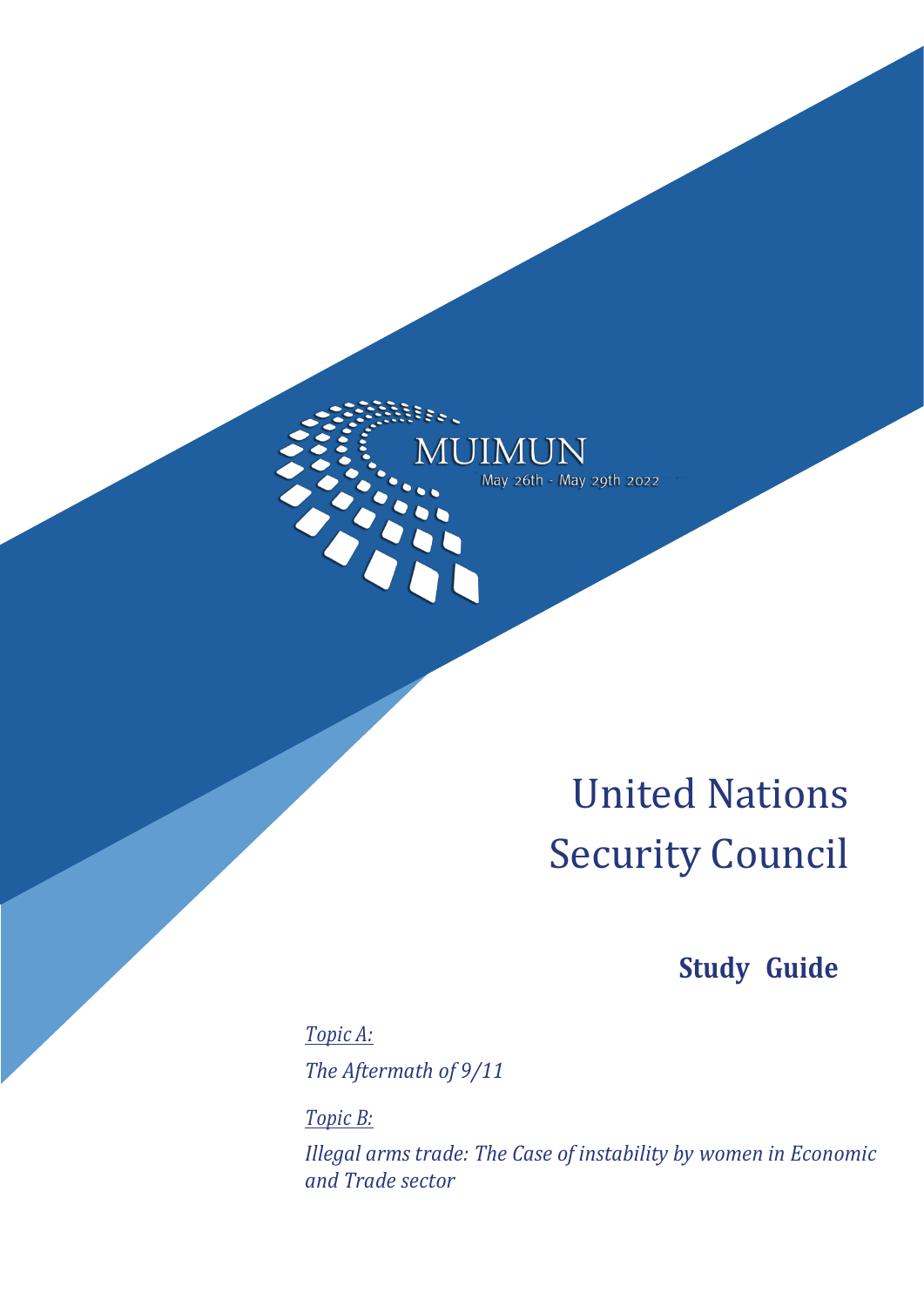#### **Münster, May2022**

Münster University International Model United Nations(MUIMUN) Web: [www.muimun.org](http://www.muimun.org/) E-Mail: [secgen@muimun.org](mailto:secgen@muimun.org) c/o Arbeitsstelle Forschungstransfer ´Robert-Koch-Str. 40 48149 Münster Phone: +49 251 833 2943

Under direction of the General Secretariat

Secretary-General: Sofia Milo, Friederike HinrichsSupported by:



Westfälische Wilhelms-Universität MünsterSchlossplatz 2 48149 Münster Web: [www.uni-muenster.de](http://www.uni-muenster.de/) E-Mail: [verwaltung@uni](mailto:verwaltung@uni-muenster.de)[muenster.deP](mailto:verwaltung@uni-muenster.de)hone: +49 251 83 0



Münster MUN e.V. Scharnhorststraße 12 48151 Münster Executive Management: Ellen Barnert, Esther Kapuske Web: [www.muenster-mun.de](http://www.muenster-mun.de/) E-Mail: [info@muenster](mailto:info@muenster-mun.de)[mun.de](mailto:info@muenster-mun.de)



Arbeitsstelle ForschungstransferRobert-Koch-Str. 40 48149 Münster Web: [www.uni](http://www.uni-muenster.de/AFO/)[muenster.de/AFO/E](http://www.uni-muenster.de/AFO/)-Mail: [uvafo@uni-muenster.de](mailto:uvafo@uni-muenster.de) Phone: +49 251 83 32221

**Content: Hamza Naseer Benevolence MBano Anna Kunkel Shari Langner**

Design: Sofia Milo, Friederike Hinrichs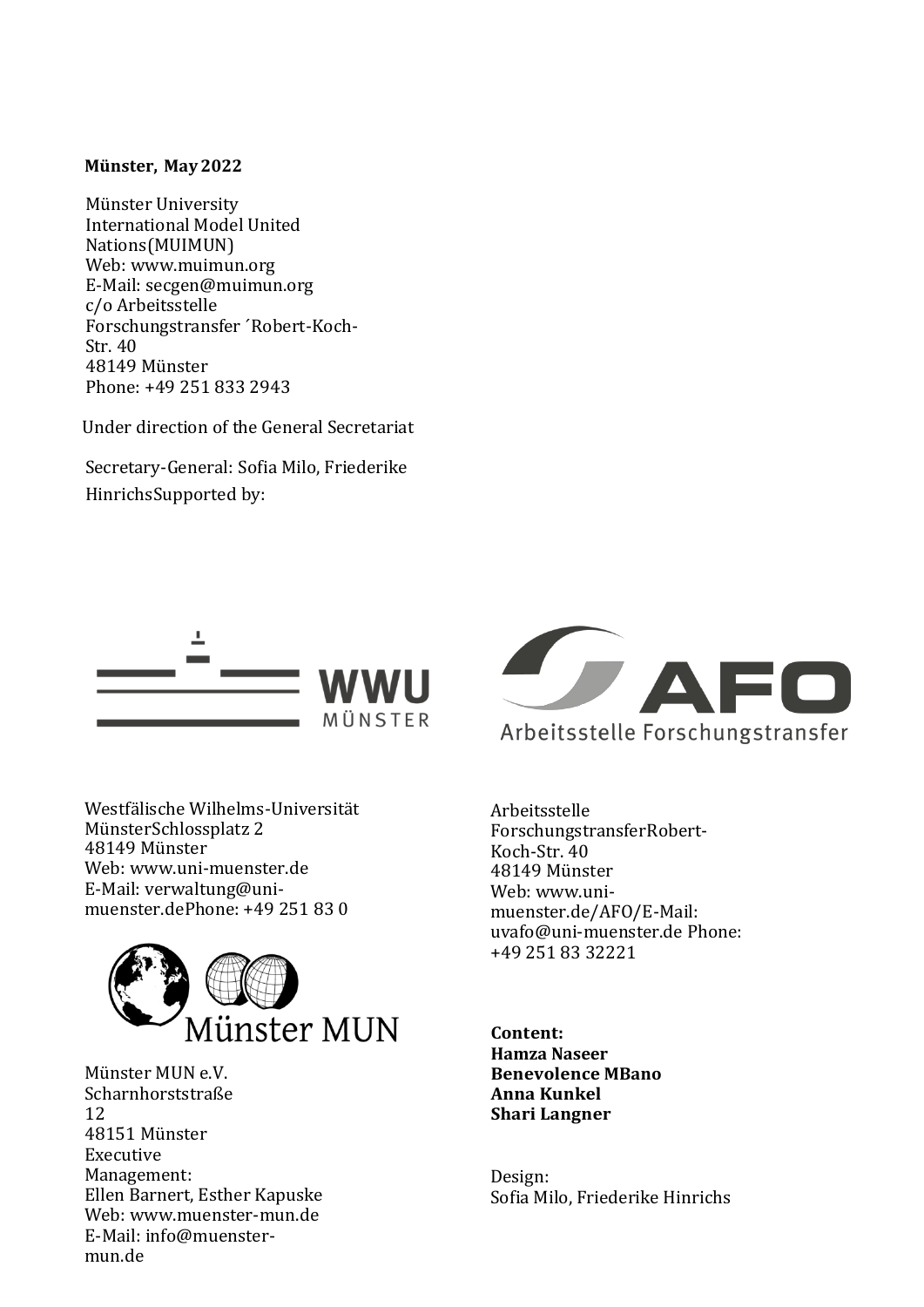#### **Words of Welcome from the Chairs**



Greetings Delegates!

Welcome to the MUIMUN 2022 Security Council Committee. My name is Benevolence, and I will be one of your Chairs at this conference. I am a Law student and Politics and International Studies graduate who is very much intrigued by the world of International Relations.

My journey with MUN began in Junior High school, and this will be  $5<sup>th</sup>$  year chairing. I enjoy MUN as it not only stimulates dialogue but creates a rich space for interaction and tackling pressing issues. One of our topics this year is **Illegal arms trade: The cause of instability in the Middle East and Africa.** I look forward to hearing the solutions and stance the nations you will represent have on illegal arms trade, which currently poses threats to the security and lives of many people and property in the Middle East and Africa. Please note that this Background Guide serves as an introduction to the topics for this committee. It is not intended to replace individual research. We encourage you to explore your Member State's policies in-depth and use the Annotated Bibliography to further your knowledge on these topics. I hope by the end of this conference, you will all have gained valuable skills such as public speaking, debating, critical thinking, and or dispute resolution. Most of all I am glad you will benefit from an experience in international relations which will enable you all to view important issues from a new perspective.

I am open to any questions from you before and even after the conference. You may contact me at mambano90@gmail.com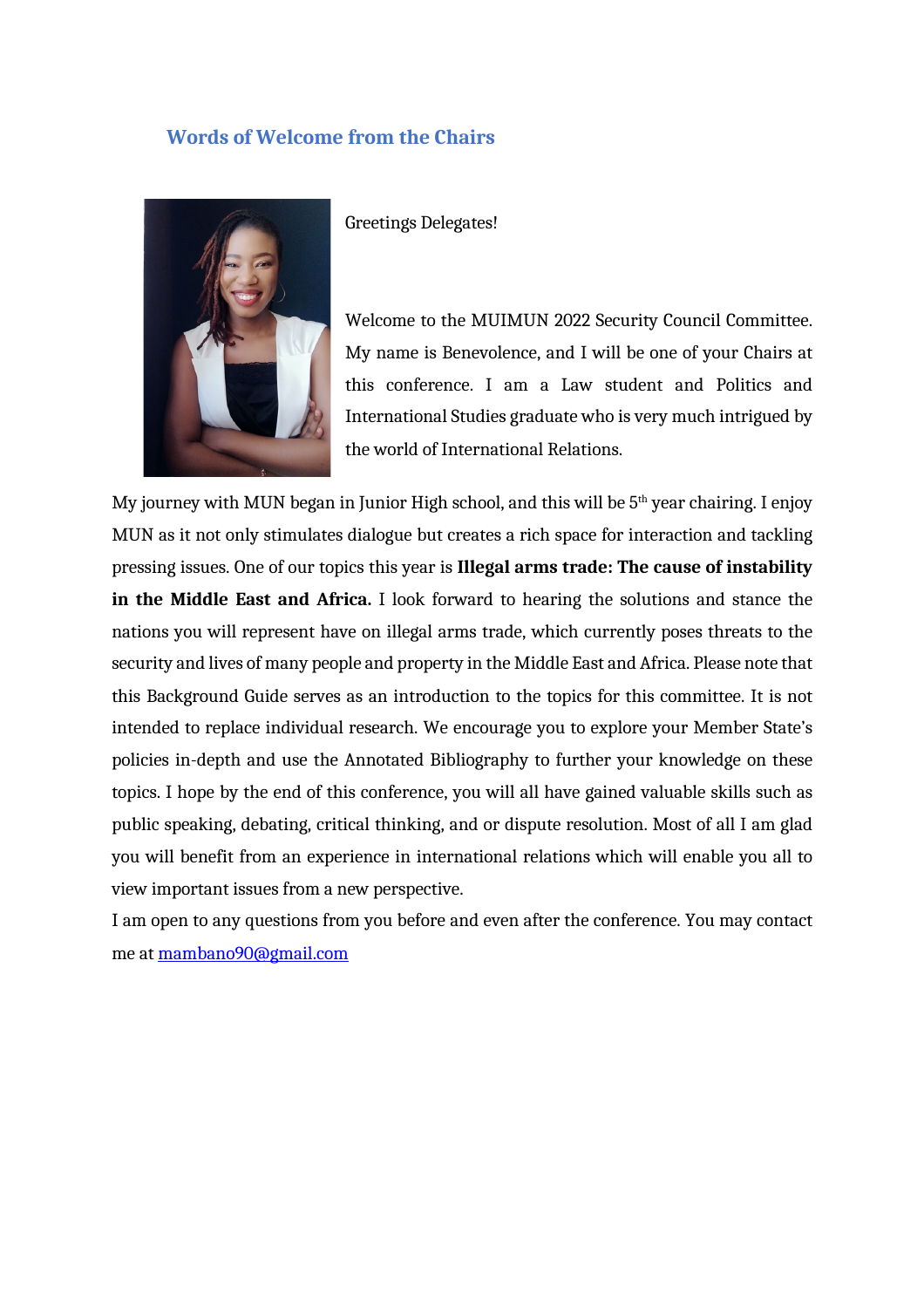

Greetings everyone!

Welcome to the United Nations Security Council. My name is Hamza Naseer and I, along with Benevolence, will be your Chair for this committee. I am joining you from Lahore, Pakistan where I am currently enrolled in my Bachelor's program of Psychology and Philosophy.

I've been involved with Model UN for five years now and they never get boring. As a chair, I expect that you will come prepared, knowing your country's stance, and



having read the study guide thoroughly. It's time to don suits, look fabulous, and debate!

Hoping to see you soon and witness your meme-making powers,

Hamza Naseer.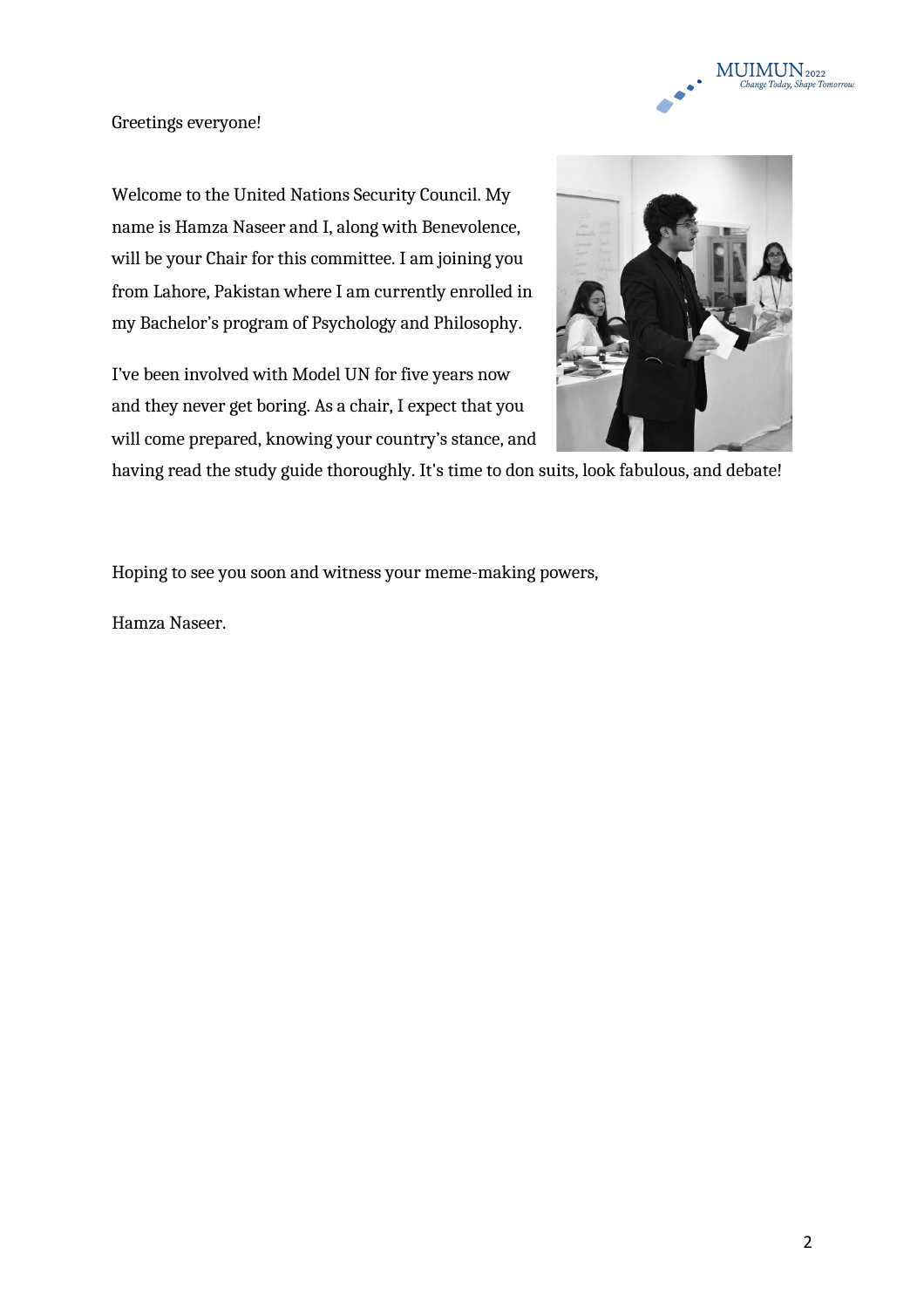

# **Table of Content**

| TOPIC A: ILLEGAL ARMS TRADE: THE CAUSE OF INSTABILITY IN THE MIDDLE EAST AND AFRICA  6 |
|----------------------------------------------------------------------------------------|
|                                                                                        |
|                                                                                        |
|                                                                                        |
|                                                                                        |
|                                                                                        |
|                                                                                        |
|                                                                                        |
|                                                                                        |
|                                                                                        |
|                                                                                        |
|                                                                                        |
|                                                                                        |
|                                                                                        |
|                                                                                        |
|                                                                                        |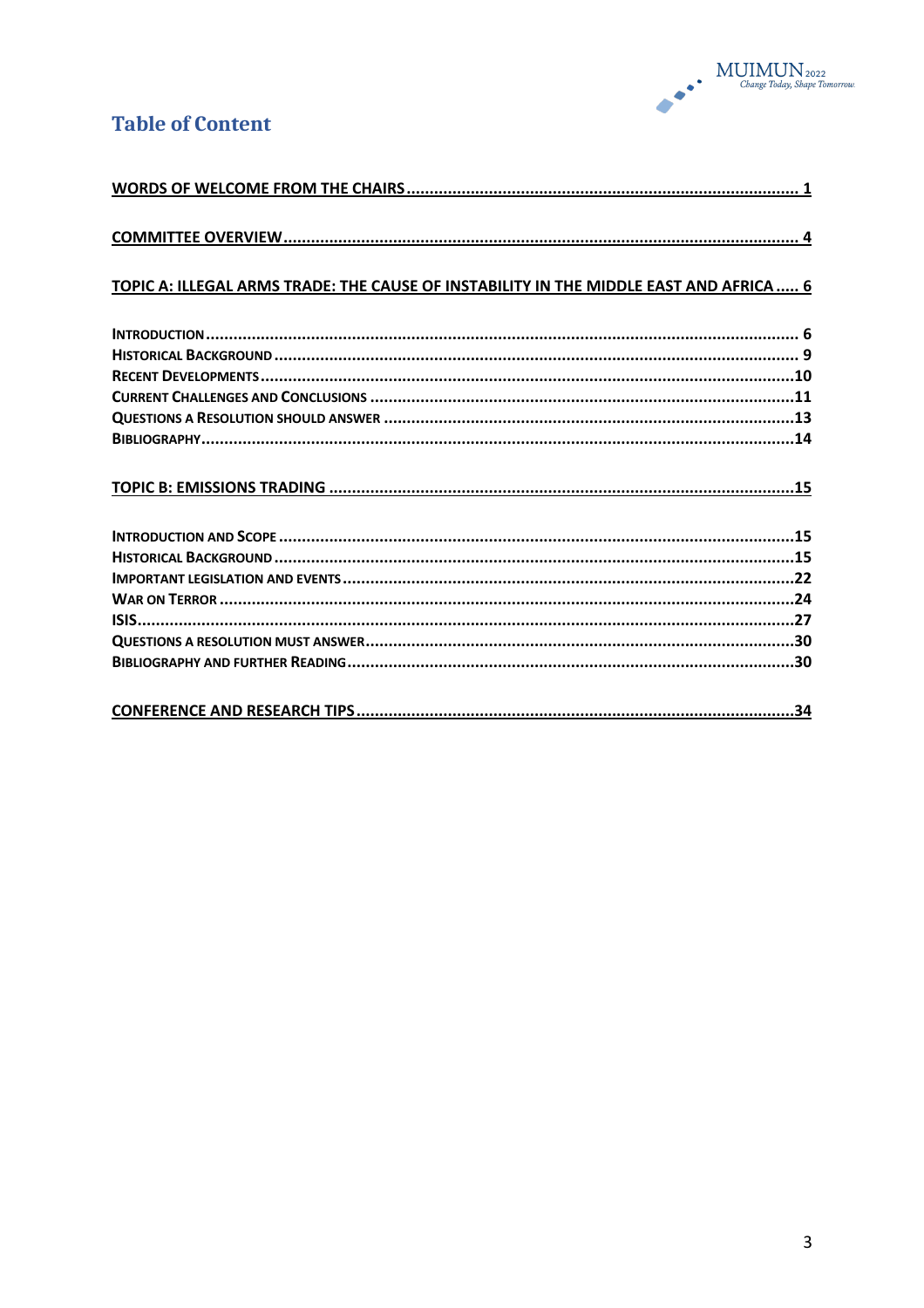

### **Committee Overview**

The United Nations Security Council was founded<sup>1</sup> in 1946. The Security Council is the main body of the United Nations that seeks to maintain peace and international security. The UN Security Council can also be regarded as a crisis management body and has the power and obligations to maintain peace amongst member states. The Security Council comprises ten elected members and five permanent members. Their purpose is to assess threats to international security such as arms proliferation. The five permanent members are: France, Russia, China, the United States and the United Kingdom.

The Security Council operates in accordance with Chapter VI of the United Nations Charter $^2$ , which calls for seeking solutions via negotiations, arbitration, and any other peaceful means. However, should the Security Council fail to effectively impose Chapter VI, they evoke Chapter VII, which empowers them to take on more assertive actions such as authorizing use of force to restore or maintain peace and security or they can impose sanctions.

#### *Did you know?*

*• The Security Council fosters negotiations, can authorize use of force, impose sanctions and deploy peacekeeping missions. • Five of the permanent members have veto power meaning they can unilaterally stop an official enactment such as a resolution*

The UNSC is the only body that has the ability to adopt binding resolutions.<sup>3</sup> The Permanent Members are called the P5 and they have what is known as Veto power. Veto power means that if any of the P5 countries decide to vote no on a resolution, that resolution is automatically not passed. Considering that this gives a lot of power to the P5 and the P5 also

 $1$  United Nations, What is the Security Council? Available at https://www.un.org/securitycouncil/content/what-security-council

<sup>&</sup>lt;sup>2</sup> United Nations Charter. Available at https://www.un.org/en/about-us/un-charter

<sup>3</sup> GA Resolution Resolution 1991; https://documents-dds-

ny.un.org/doc/RESOLUTION/GEN/NR0/186/66/IMG/NR018666.pdf?OpenElement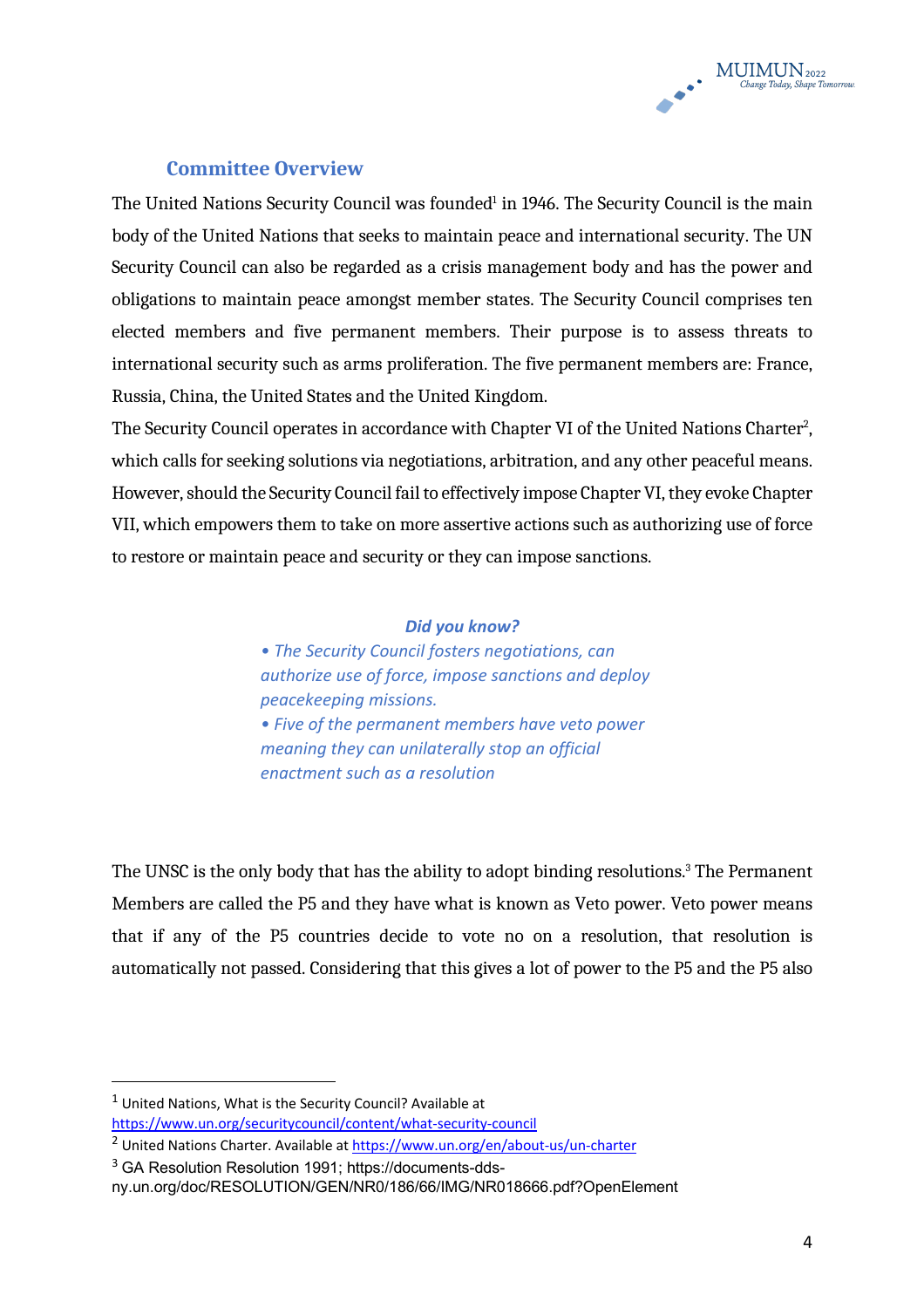consists majorly of Western powers, there have been attempts to reform the structure of the UNSC by either adding in more countries or completely eradicating the P5 (Morris, 2000)<sup>4</sup>.

The non-permanent members are elected for two-year terms by the UN General Assembly. These are chosen from UN Member States. One seat is for Eastern Europe, two seats go to states from Asia, two to Europe, two to Latin America, and three seats to African States.<sup>5</sup> A majority of nine votes is needed on procedural matters by the Security Council though permanent members can abstain.6

#### **Landmark Documents**

*Resolution 2616 (2021): determines how peace operations can support relevant national authorities in combating the illegal transfer and diversion of arms violating Councilmandated bans.*

<sup>4</sup> UN Security Council Reform: A Counsel for the 21st Century, Justin Morris, Security Dialogue Vol. 31, No. 3 (September 2000), pp. 265-277

<sup>5</sup> GA Resolution Resolution 1991; https://documents-dds-

ny.un.org/doc/RESOLUTION/GEN/NR0/186/66/IMG/NR018666.pdf?OpenElement

<sup>6</sup> Article 27 UN Charter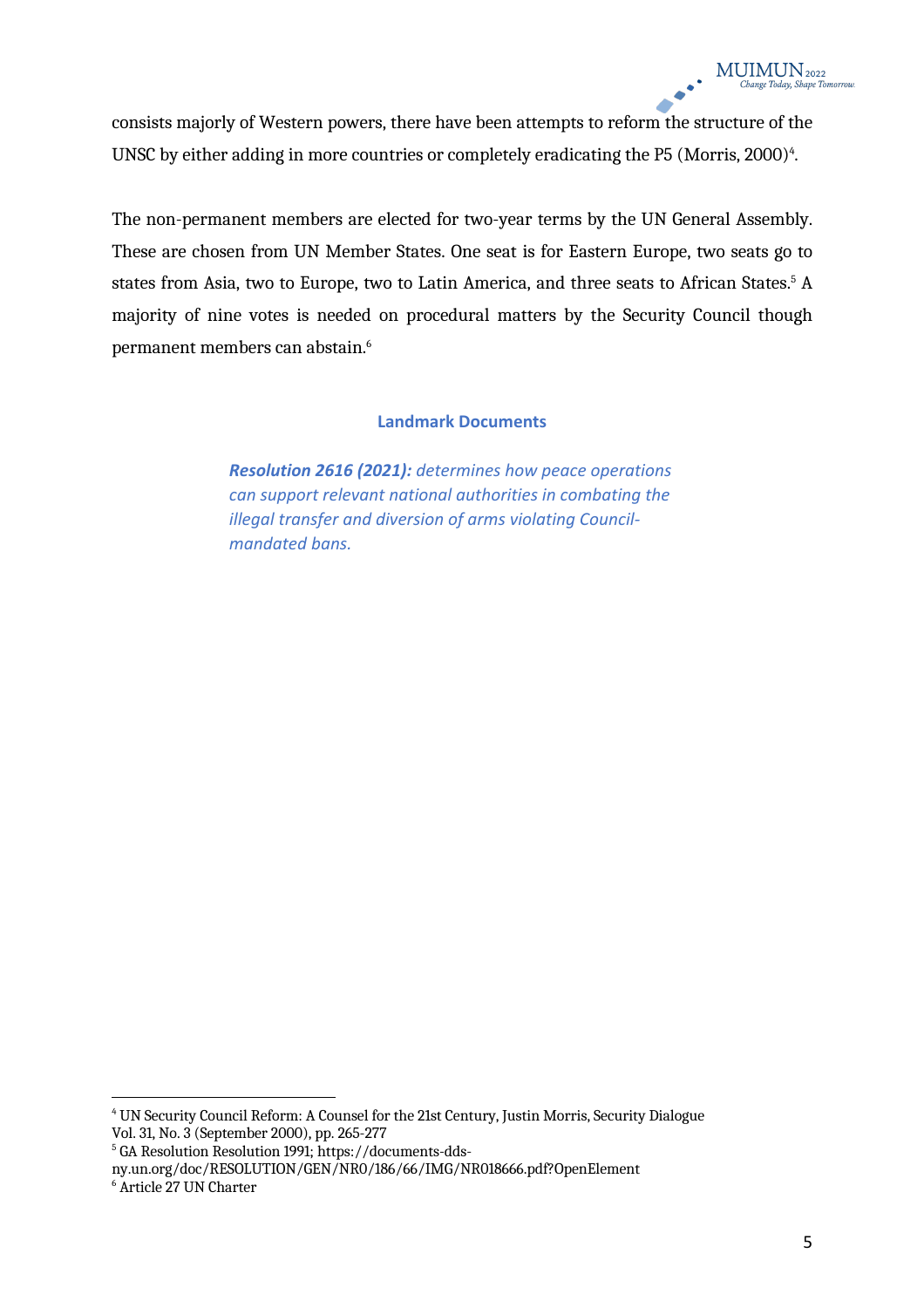# **Topic A: ILLEGAL ARMS TRADE: THE CAUSE OF INSTABILITY IN THE MIDDLE EAST AND AFRICA**

#### **Introduction**

The issue of illegal arms trade in Africa and the Middle East is one that is not new but has been relevant with the rise of arm use in conflicts across the globe. Illegal arms trade facilitates instability through acts of terrorism and further escalates conflicts. This illicit form of trading is particularly rife in the Middle East and in Africa and has resulted in many civilians losing their lives or being displaced due to conflicts stemming from distribution of unregulated and illegal arms.

Illegal arms trade is in contravention of international law and basic human rights. Illegal arms trade perpetuates conflict and is against Sustainable Development Goal 167 , which aims to promote peace, justice and strong institutions. This issue commands great attention as many of those affected by illegal arms trade are not the perpetrators of the trade, but rather are mostly civilians (including women and children) who in most cases are victims of crossfire in conflicts.

#### Illegal arms trade in Africa

Small and light weapons are considered primary tools and major enablers of violence resulting in instability across the African continent. Illegal arms trade on the continent is proliferated by both external and regional sources. External sources include embargo breaking transfers from Eastern Europe and the Middle East.<sup>8</sup> Most of these arms are quickly transferred into the possession of armed groups as soon as they reach the African soil. On the other hand, regional sources of illicit arms include trafficking of already illegal weapons across state borders, as well as diversion of national stockpiles (some held by peacekeeping forces). In 2011, the armed conflict in Libya led not only to the loss of state control but to the looting of weapons stockpiles that had been accumulated under the rule of former leader Mahammad Qaddafi.<sup>9</sup> Some of these weapons would be trafficked into neighboring countries, reaching as far as the Central African Republic and Somalia. Furthermore, rebel groups such as Boko Haram have conducted attacks in Niger, Cameroon and Nigeria with aims of

<sup>7</sup> United Nations, Sustainable Development Goals. Available at https://www.un.org/sustainabledevelopment/sustainable-development-goals/

<sup>8</sup> Florquin, N. (2019), p16.

<sup>9</sup> UNODC. (2013), p 33.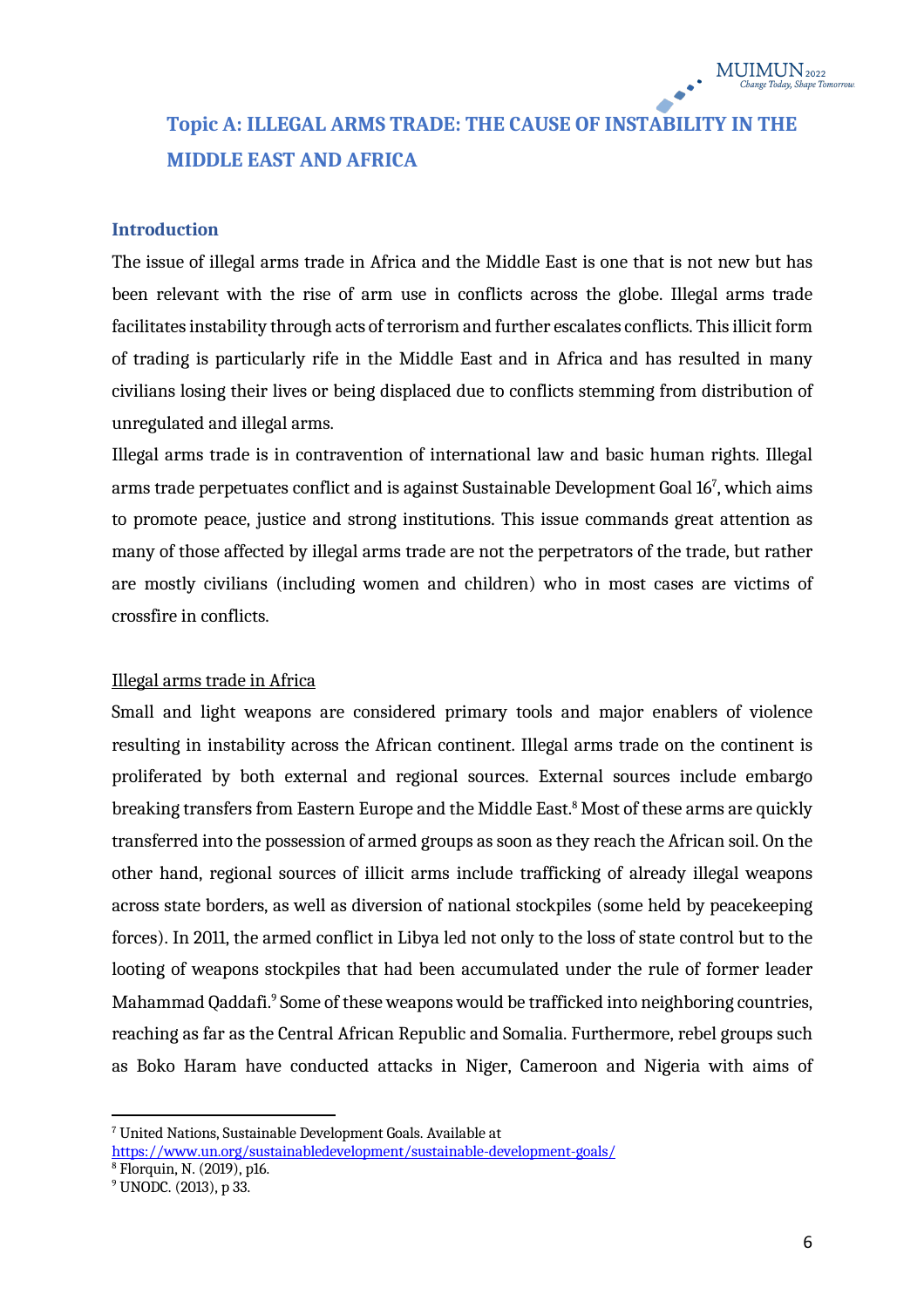capturing equipment from state forces.10 Theft, loss, corruption and production of artisanal firearms are amongst the sources of regional illicit arms trade. $<sup>11</sup>$ </sup>

#### Illegal arms trade in the Middle East

The Middle East suffers from a range of armed conflicts fueled by illicit arms flows, resulting in the incitement of civil wars in Syria, Yemen and Libya. Trafficked and armed weapons arm terrorist organizations such as the Islamic State group (IS) and al-Qaeda. These terrorist groups do not only threaten local populations but conquer territories, destabilize states, divert resources and commit international acts of terrorism. The three main security challenges the Middle East faces are:

- Diversion and stockpile leakage in post conflict settings: conflict in the Middle East, which has led to a series of large military buildup, continues to fuel illicit arms trade of small arms and light weapons in the region. Stockpiling, whether because of loss of government control or corruption, intensifies illegal arms trade. The Small Arms Survey reported that the 2003 Iraq war resulted in transfer of a minimum of 4.2 million small arms and light weapons from the military to non-state actors, and in some cases the wider civilian population, resulting in post-invasion looting of stockpiles. These weapons fueled anti coalition insurgency and internal conflicts in Iraq.12
- Transfer of arms to non-state actors: conflicts in the Middle East create a significant demand for arms transfers to and within the region. The major issue is that of diversion of arms into the hands of non-state actors, e.g. many states in the Middle East have a history of supplying arms to the Palestinian Liberation Organization (PLO).13 Other States, such as Iran, Saudi Arabia, Jordan and UAE, are reported to have and still are supplying large quantities of arms to anti-government forces such as the Houthi movement.
- Significant and on-going military build ups by states: in the Middle East, states rely greatly on imports in order to acquire arms. This has generated domestic industries and facilities have been built for arms production. Many states in the region are amid

<sup>10</sup> Florquin, N. (2019), p50.

 $11$  Florquin, N. (2019), p16.

 $12$  Bromley, M. (2018). p4.

<sup>13</sup> Bromley, M. (2018). P9.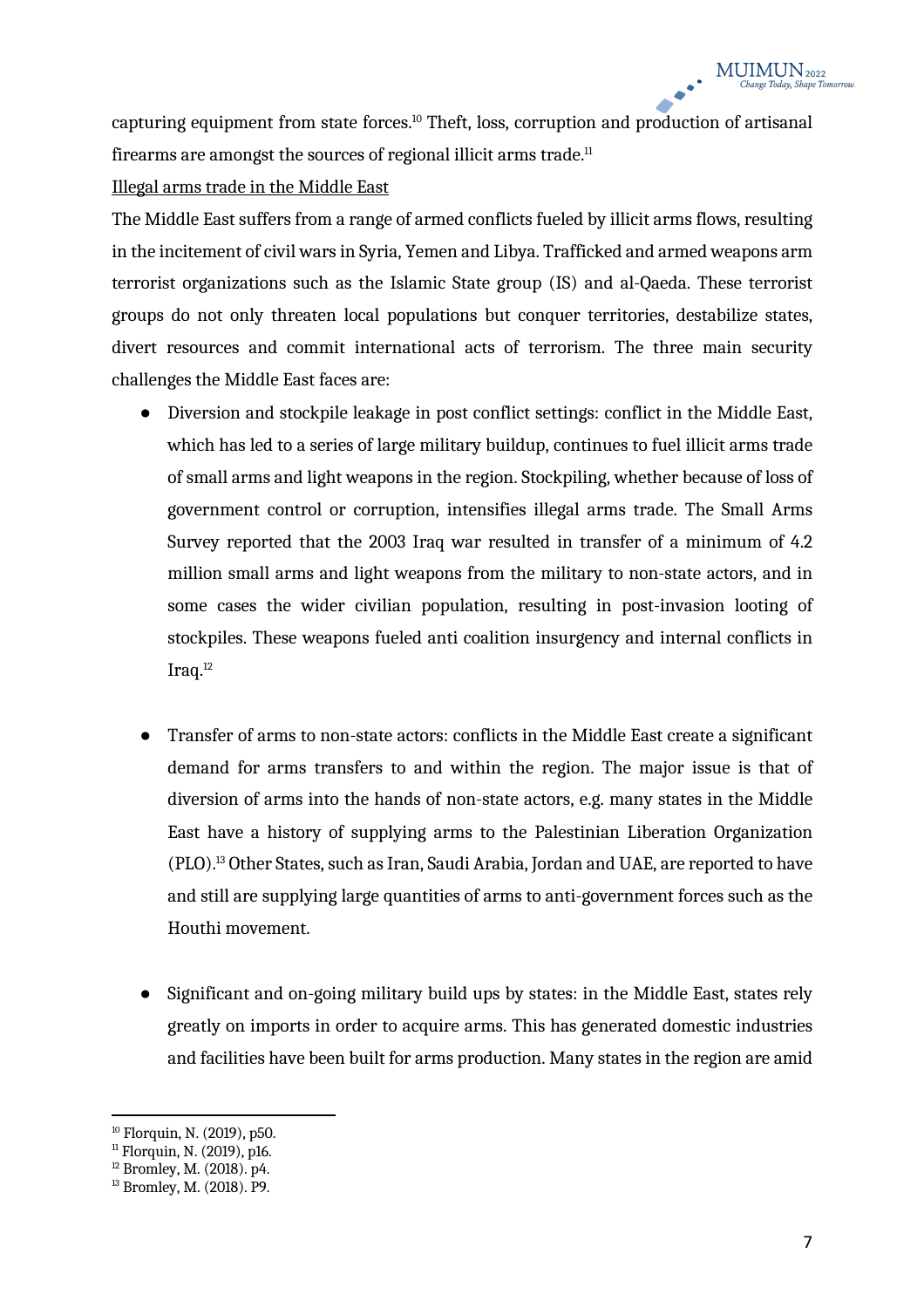significant military build ups, with Saudi Arabia globally having the third largest military spending in 2017.<sup>14</sup> Being the largest importer of arms begs the question of how much of these arms are obtained illegally and to what extent they are being used if not to cause instability and conflict.

#### Illegal Arms trade and Gender

Gender is an important factor when tabling matters of illegal arms trade causing instability. It is important to note that men and women are affected by and involved differently in issues pertaining to illegal arms trade. This is because in many cases women are more heavily and directly affected by armed violence compared to men (who in many but not all cases perpetuate violence).

Many women have contributed to the disarmament of arms control. An example is seen in the Liberian civil wars which are recorded as Africa's bloodiest conflicts in the postindependence era. These wars claimed hundreds of thousands of Liberian lives and displaced a million citizens into refugee camps and neighboring countries.

As the wars progressed into the  $21<sup>st</sup>$  century, a band of rebels formed by Charles Taylor recruited child soldiers who were armed with illegal arms and were responsible for the slaughter of both military and civilians who opposed Taylor. These child soldiers (boys) were ganged into military service soldiers or ammunition ports. These young fighters were described by Observers from the Human Rights Watch as shooting "shiny toys" they had not been trained to use.

Women in Liberia were part of the major protestors of these wars and use of child soldiers as they were at the brunt of the conflict due to rapes, murders and loss of children to the gangs. Many demonstrations were held by women against the different fighting groups. They met with both Taylor and opposing rebel groups and convinced them to meet and talk into a resolution which served both parties. Despite being excluded in the actual peace talk and disarmament process, it was the women who went to fighter's camps convincing men and child soldiers to abandon weapons, resulting in the war ending.

#### Arms trade Black market

<sup>14</sup> Bromley, M. (2018). p6.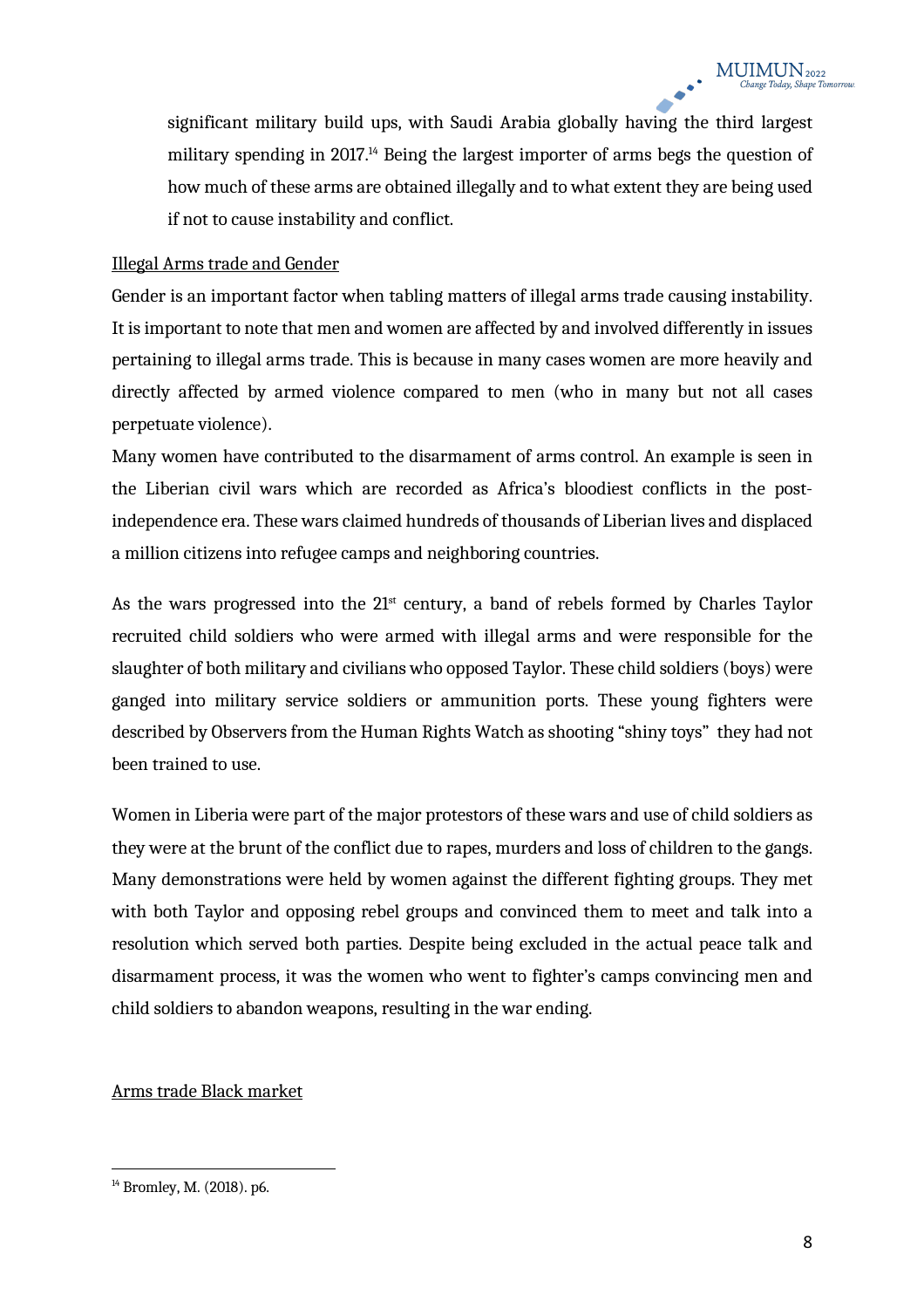Most weapons are produced and traded legally before being diverted into the illicit network. These could include trading legal weapons through debarred countries, exchange of bribes for export licenses and other miscellaneous work, poor security protocols that lead to accidental loss with them eventually leading into the hands of terrorists, rebels and crime syndicates. Approximately one million small arms are stolen or lost worldwide each year.<sup>15</sup> There have been instances of soldiers trading their official weapons for cash or where their sympathies have led them to give their weapons to rebel groups they might be affiliated with. In countries where individuals can purchase multiple weapons, the phenomenon of straw purchasing (whereby an agent or middleman purchases the arms on behalf of the actual buyer) is practiced and weapons are sold across borders.

#### **Historical Background**

The issue of disarmament has been a pressing issue since the mid- $19<sup>th</sup>$  century, as constant efforts to advance international humanitarian principles have been made globally.

The UN Protocol against the Illicit Manufacturing of and Trafficking in Firearms, Their Parts and Components and Ammunition, better known as the Firearms Protocol, was adopted on 31 May 2001 by General Assembly Resolution 55/225 and entered into force on 3 July 2005 (UNGA 2001a). The Firearms Protocol is a supplement to the UN Convention against Transnational Organized Crime (UNTOC) and focuses on transnational law enforcement challenges.16 Its elaboration took place under the auspices of the ECOSOC and its Commission on Crime Prevention and Criminal Justice (CCPCJ). Its implementation process is overseen by the UN Office on Drugs and Crime (UNODC).

The purpose of the Firearms Protocol is to promote, facilitate and strengthen cooperation among States Parties in order to prevent, combat and eradicate the illicit manufacturing of and trafficking in firearms, their parts and components and ammunition (UNGA 2001a,  $A/55/255$ ).

As it is based in the UNTOC process, the need to prevent and control illicit activities that are associated with organized crime groups lies at the heart of the Firearms Protocol. It therefore provides a framework for states parties to control and regulate legal arms and arms flows,

<sup>15</sup> Florquin, N. (2019), p52.

<sup>&</sup>lt;sup>16</sup> United Nations, The Firearms Protocol.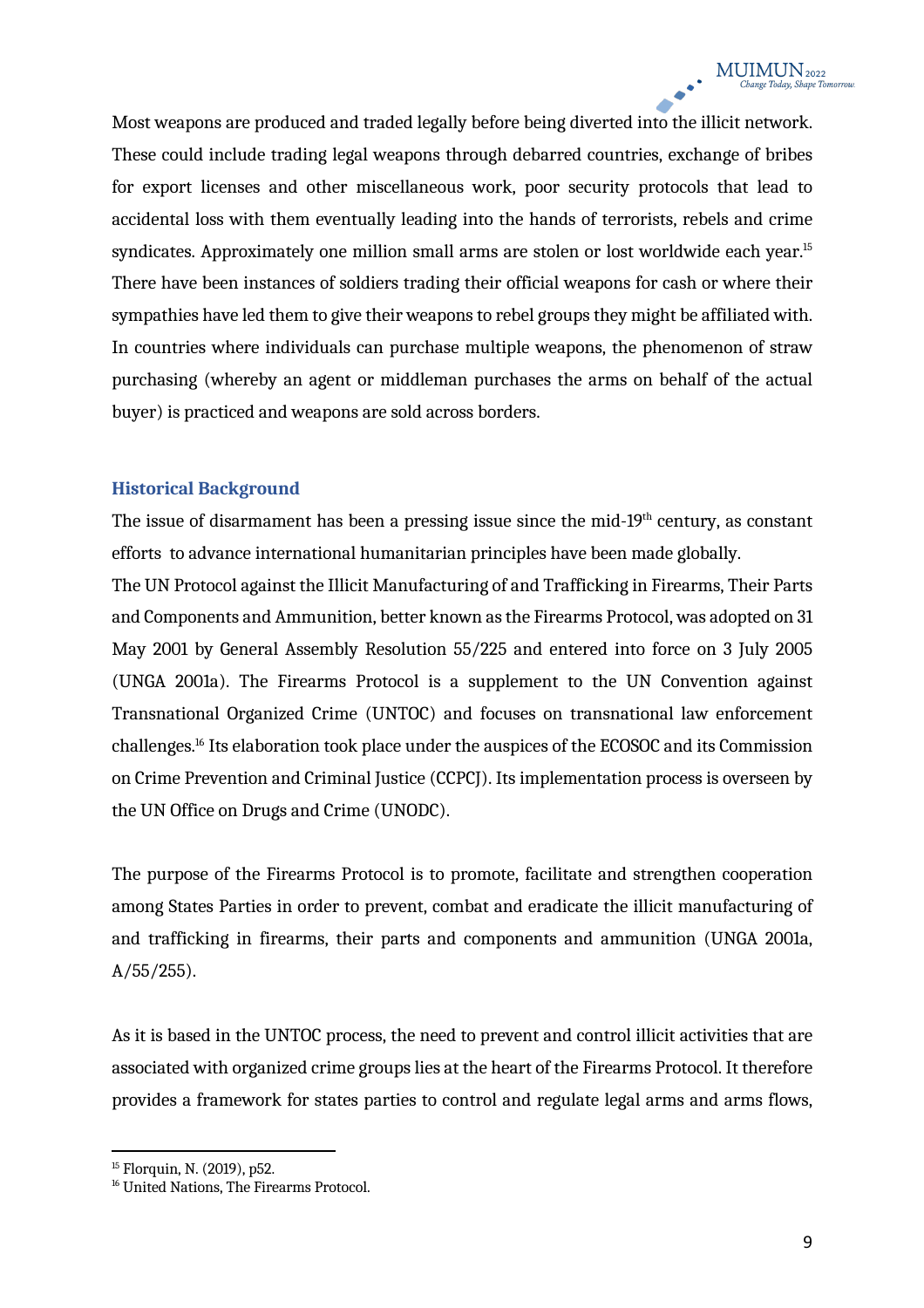prevent their diversion into the illicit market, and facilitate the investigation and prosecution of related offenses. Its central premise holds that "strong controls allow increased transparency and enhance the ability of states to target illicit transactions".17 Central provisions of the Firearms Protocol lie in the criminalization of illicit manufacturing, trafficking and altering firearms markings (Art. 5); confiscation, seizure and disposal of illicitly manufactured or trafficked firearms & ammunition (Art. 6); record-keeping to enable tracing activities (Art. 7); marking of firearms (Art. 8); prevention of the illicit deactivation of firearms (Art. 9); and provisions for the export, import, and transit of firearms (Art. 10). Critics of the Firearms Protocol highlight that it does not include state-to-state transfers, including transfers for military purposes, and that it is left to states to decide whether to apply the Protocol to transfers from state to non-state actors.

The Protocol can nevertheless be understood in the limited scope and content of the negotiation process which focused rather on crime control measures than on arms control. $^{\scriptscriptstyle{18}}$ 

The efforts of curbing the proliferation often have much to be desired. There is an inability to understand and tap into the complex network of this form of trade. The networks have evolved into complex and innovative structures which easily exploit legitimate channels, which are already in place. Where the channels and infrastructure are missing, there is no shortage of will and capability to create new ones. These concealed networks are deeply entrenched not only with one another, but also with the global economies at large.

#### **Recent Developments**

**Silencing the guns in Africa:** a resolution dedicated to the criticality of tackling illicit arms to achieving a conflict-free Africa.

**Resolution 2220 (2015)**: called for effective implementation of UN arms embargoes and support to the Arms Trade Treaty.

**Arms Trade Treaty:** the landmark Arms Trade Treaty (ATT), regulating the international trade in conventional arms – from small arms to battle tanks, combat aircraft and warships – entered into force on 24 December 2014.

**Firearms Protocol:** provides for a framework for States to **control and regulate licit arms and arms flows, prevent their diversion into the illegal circuit, facilitate the** 

<sup>&</sup>lt;sup>17</sup> United Nations, The Firearms Protocol.

<sup>18</sup> United Nations, The Firearms Protocol.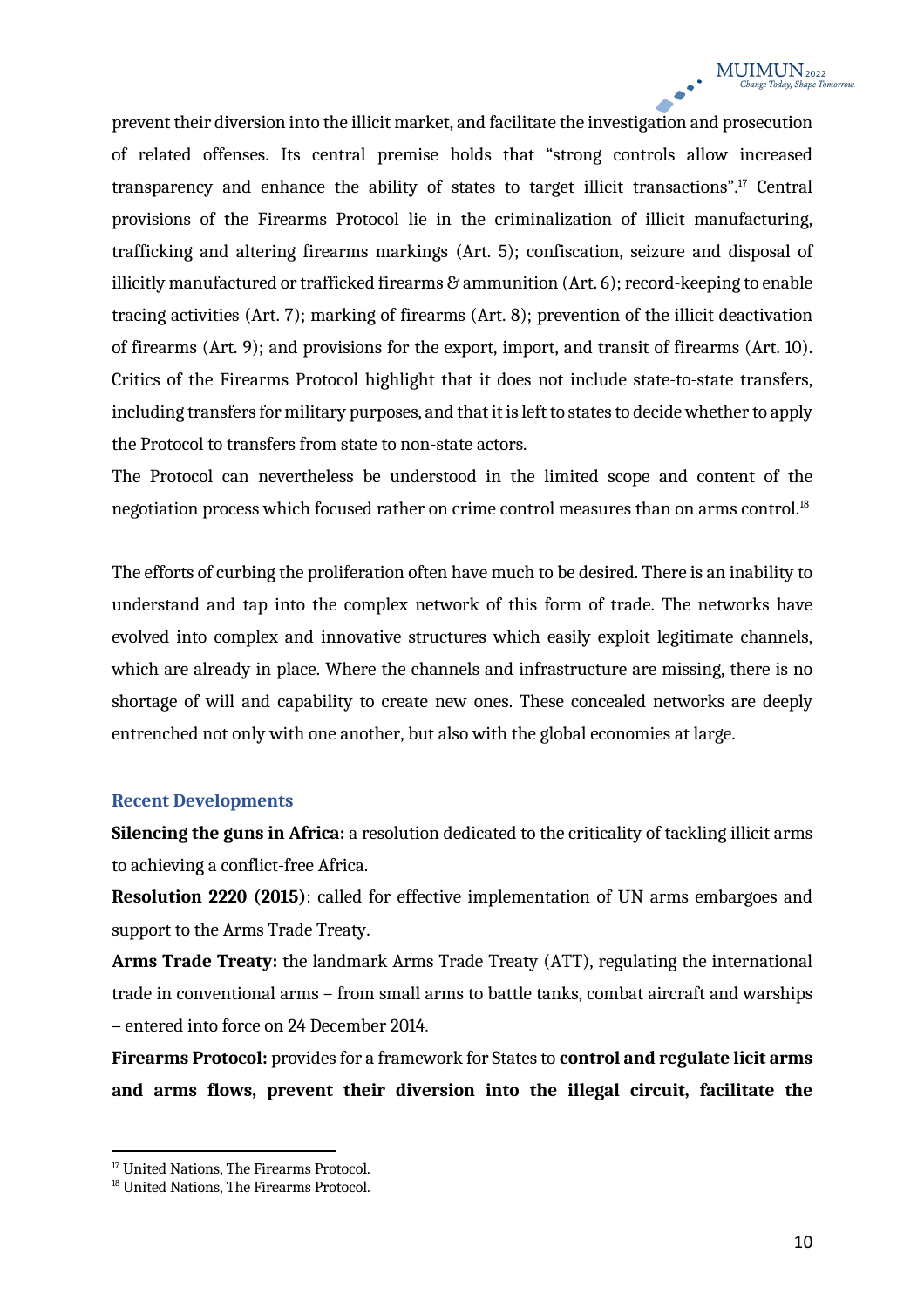**investigation and prosecution of related offenses without hampering legitimate transfer**. It is the only legally binding instrument to counter the illicit manufacturing of and trafficking in firearms, their parts and components and ammunition at the global level.

**Program of Action on the illicit trade in small arms:** agreement by member states to improve national small arms laws, import/export controls, and stockpile management – and to engage in cooperation and assistance.

**UN Register of Conventional Arms:** an annual reporting mechanism through which governments can share information on weapons they transferred the previous year. Member States reporting to it provide information on the build-up and volume of the conventional arsenals which it deems essential to maintain a credible defense and perform effective peacekeeping tasks.

**National Legislation on Transfer of Arms, Military Equipment and Dual-Use Goods and Technology:** initiative adopted by the General Assembly encouraging governments to share national laws and regulations on arms export, which may contribute to mutual understanding and confidence among countries with the UN.

#### **Current Challenges and Conclusions**

Trade of illegal arms in the Middle East and Africa is a major contributor and proliferator of instability in those regions. Illegal arms trade further poses threats to the security and lives of many people and property. Breakdown of state structures, lux control over armories and poor service conditions of service personnel are among the reasons why illegal arms find their way into the hands of citizens. These arms are often used to perpetrate a variety of human right violations such as forced displacement, mass killings and attacks on humanitarian workers and peacemakers. In regions such as Africa and the Middle East, arms trade results in conflicts such as civil wars e.g. the ambush of Guinean peacekeepers in January 2000, which netted Sierra Leonean rebels more than 500 weapons including assault rifles, machine guns and two tons of ammunition. 19

Arms are being used to engage in struggles over values and claims to status, resources, and power with the aim of the party in control to try and neutralize/dissolve power of, injure or eliminate their rivals. In most states the three main reasons for instability are:

- Conflicts over political participation
- Conflicts over access to resources

<sup>19</sup> Schroeder, M. (2006) p.69.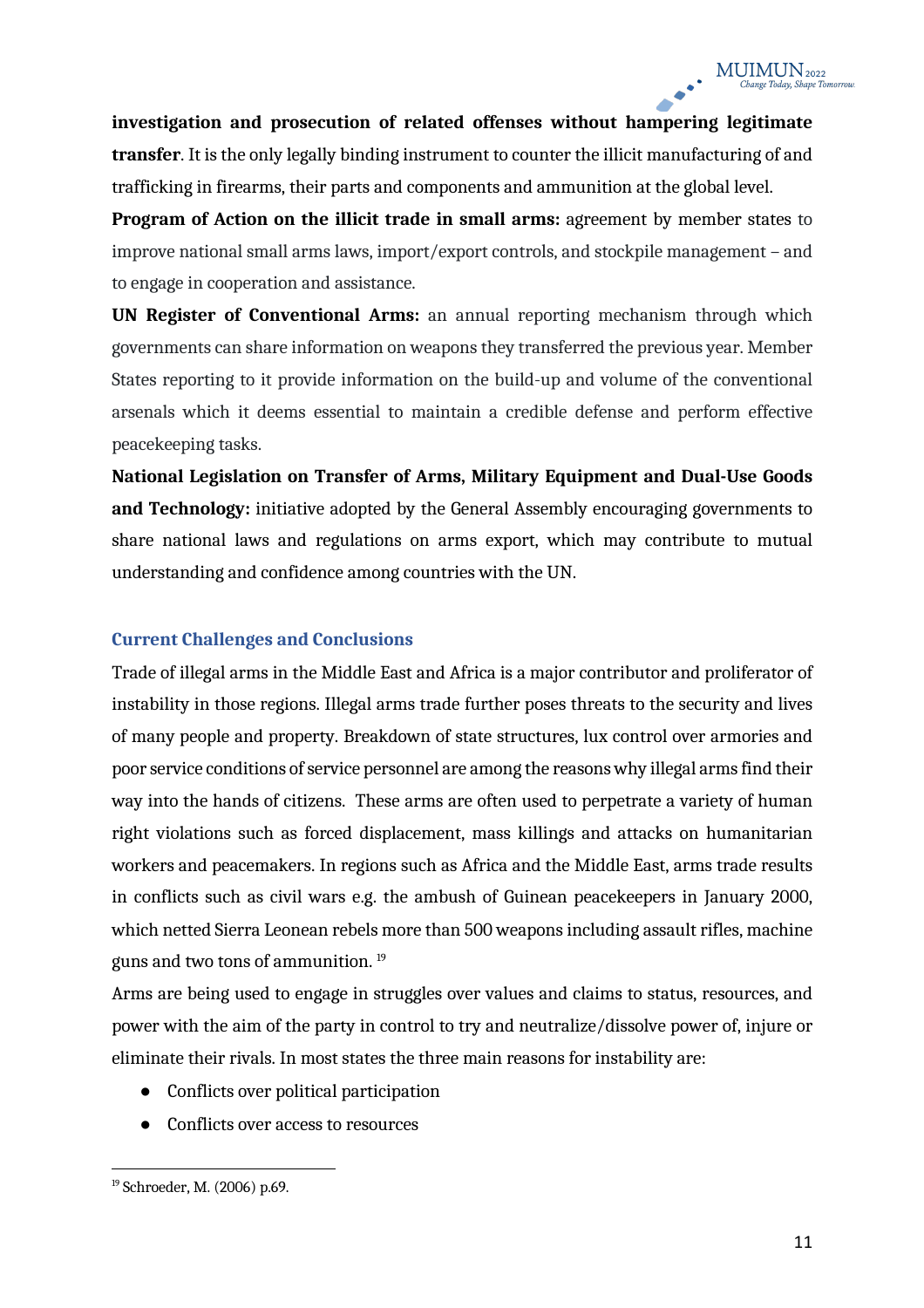

• Struggles over identity

In the Middle East and Africa, civilians endure the most armed conflict- most of which stems from illegal arms trade, further causing economic and political instability. Therefore, arms control is particularly needed in these specific regions. The following has been done to try and tackle the issue:

- Adoption of **African Union Master of Practical Steps to silence the Guns in Africa by 2020**- offering an opportunity to renew and strengthen efforts to deal with illicit/illegal arms trade.<sup>20</sup>
- **SGD Goal 16.4 –** UN member states committed to significantly reduce arms flow by 2030
- **Implementation of the European Union SALW Strategy** -strategy to combat arms trade – with the purpose of combating illicit accumulation and trafficking of arms and light weapons.
- **The Wassenaar Arrangement on Export Controls and Conventional Arms and Dual-Use Goods and Technologies**- headquartered in Paris, was established in Vienna in July 1996. Thirty-three states, including most of the major arms suppliers, are members. Its purpose is to contribute to regional and international security by:

1) promoting transparency in arms transfers among participating states;

2) ensuring that transfers of relevant items do not contribute to excessive and destabilizing accumulations of arms;

3) complementing existing control regimes for weapons of mass destruction;

4) reducing the need for states to acquire advanced weapons or technologies.

Illegal arms trade creates significant barriers to progression of peace and stability in the Middle East and Africa. In addition to the political and economic instability caused by illegal arms trade, the unwillingness and inability of Member States to engage with international assistance makes it more difficult for assistance to be disseminated with regards to curbing illegal arms trade.

The black-market small arms trafficking is thriving into a Billion Dollar Business at the expense of the world's security at large. These arms fuel regional instability and are often the reason behind the cause of conflicts and enabling lethal perpetrators to ignite hatred and

<sup>20</sup> African Union. (2016).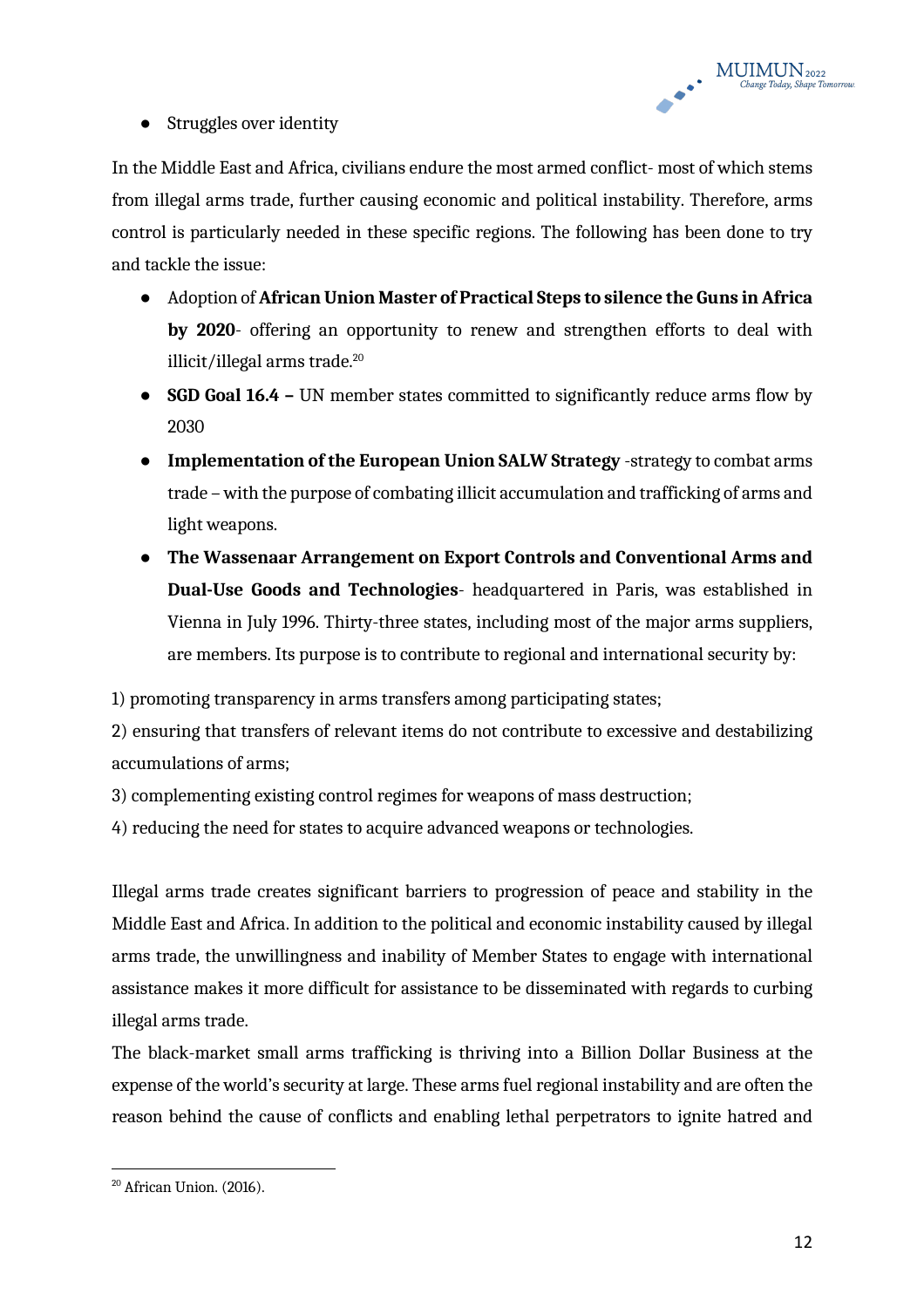widespread violence, often for selfish gains. These illicit weapons are often instruments of criminal violence and disruption of developmental efforts. Close to half a million individuals are killed by the millions of illegal / illicit arms in circulation and more than 75 percent of the casualties by way of loss to life are caused by these weapons. The main reason of their widespread use is the easy availability, lethal character, ease of use and high durability. The United Nations has always endeavored to maintain peace and stability throughout the world. It is time find an effective resolution with global consensus to lead the way forward.

#### **Questions a Resolution should answer**

- 1. What are the effects of illegal arms trade in the Middle East and Africa?
- 2. Does illegal arms trade infringe on basic human rights?
- 3. How can a more unified approach to instability be initiated to maintain peace on a global scale?
- 4. How can the Security Council work together with Member States and the UN to maintain global peace?
- 5. What and how can multilateral agreements be achieved without breaching national sovereignty of affected and involved states?
- 6. How can states with secure control of arms assist with sustainable measures to ensure peace in the Middle East and Africa in line with SGD Goal 16?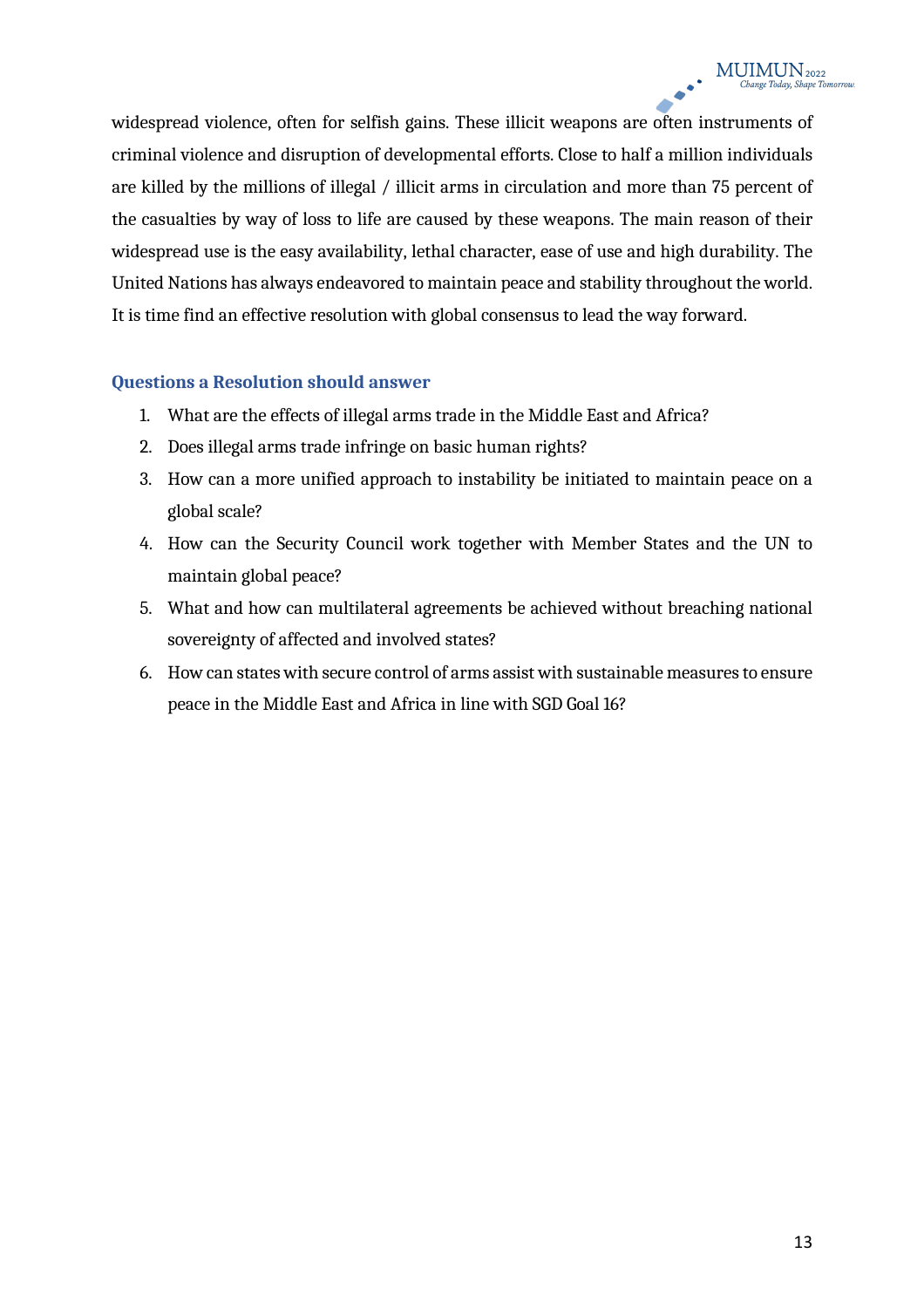#### **Bibliography**

Federation of American Scientists. (2001). Actions taken on illicit arms trade [online] Available at: https://fas.org/asmp/campaigns/smallarms/illicit.html

United Nations. (2013). Arms Trade Treaty. [online] Available at:

https://treaties.un.org/pages/ViewDetails.aspx?src=TREATY&mtdsg\_no=XXVI-

8&chapter=26

African Union. (2016). African Union Master of Practical Steps to silence the Guns in Africa by 2020 [online] Available at

https://au.int/sites/default/files/documents/37996-doc-

au roadmap silencing guns 2020.pdf.en .pdf

United Nations. (2001). The Firearms Protocol. [online] Available at:

https://treaties.un.org/doc/source/RecentTexts/18-12\_c\_E.pdf

Duquet, N. (2019). Implementation of the European Union SALW strategy. EU Non-Proliferation and Disarmament Consortium, Vol. 62. [online] Available at:

https://www.sipri.org/sites/default/files/2019-04/eunpdc\_no\_62\_final.pdf

M, Bromley., G Maletta., K Brockmann, (2018)., *ARMS TRANSFER AND SALW CONTROLS IN THE MIDDLE EAST AND NORTH AFRICA: MAPPING CAPACITY- BUILDING EFFORTS*., SIPRI Background Paper.

M, Schroeder., G, Lamb., (2006)., *The Illicit Arms Trade in Africa: A GLOBAL ENTERPRISE*., African Analyst., pp69-78.

National Legislation on Transfer of Arms, Military Equipment and Dual-Use Goods and Technology.

N, Florquin, S, Lippott., (2019) *Weapons Compass: Mapping Illicit Small Arms Flows in Africa*, Small Arms Survey, Switzerland.

N, Johnson., P, Gbara., N, Friday., (2012) Arms *Proliferation and Conflicts In Africa: The Sudan Experience*, 4(4)., Journal Of Humanities And Social Science (JHSS), pp 31-39

Program of Action on the illicit trade in small arms at: http://unrcpd.org/conventionalweapons/poa/

SGD Goals at: https://sustainabledevelopment.un.org/sdg16

The Wassenaar Arrangement on Export Controls and Conventional Arms and Dual-Use Goods and Technologies at: https://www.armscontrol.org/factsheets/wassenaar United Nations Charter.

UN Register of Conventional Arms at: https://www.unroca.org/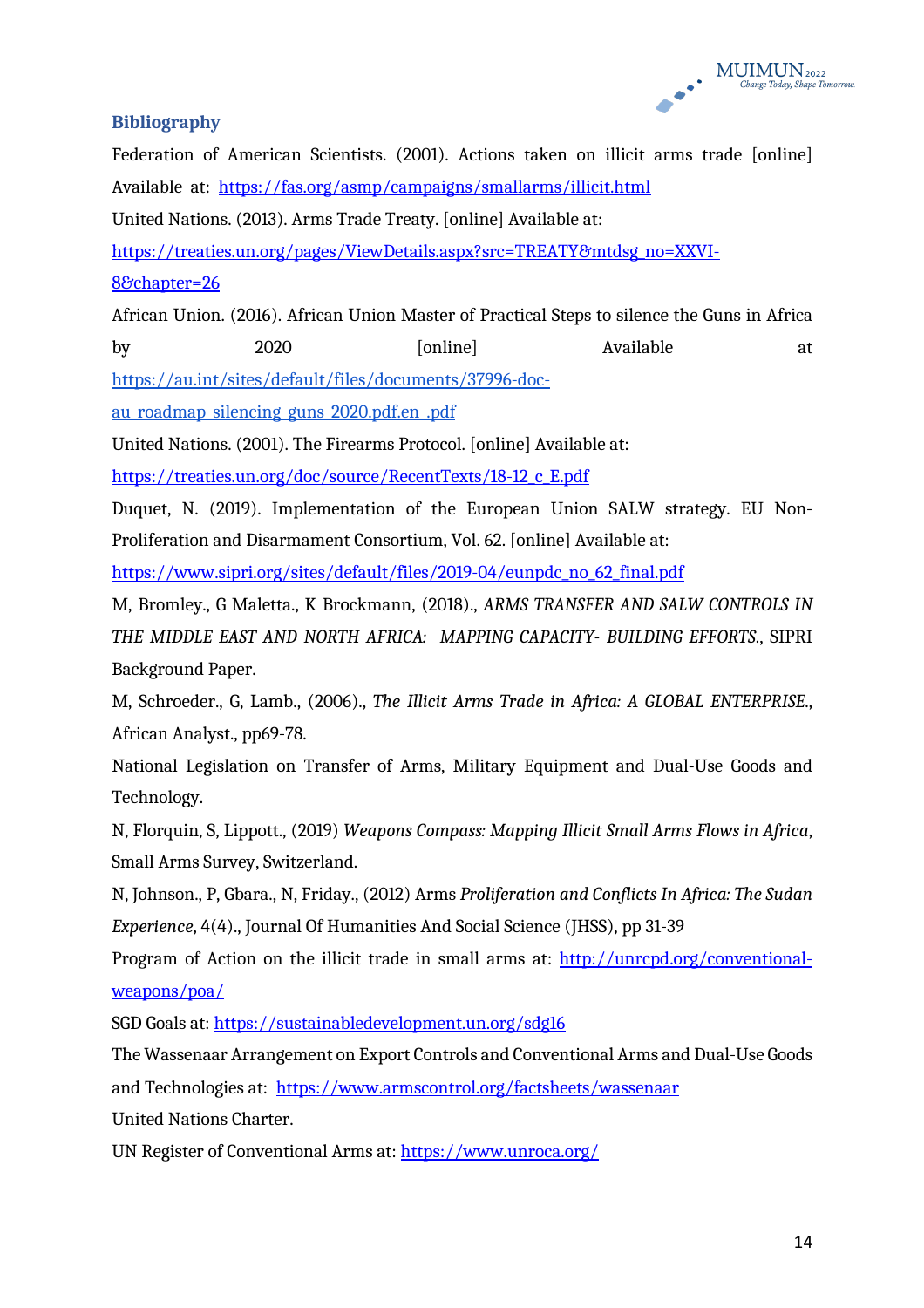

## **Topic B: Emissions Trading**

#### **Introduction and Scope**

The devastating events of 9/11 changed the nature of terrorism, and its meaning, for the whole world. With the destruction of the twin towers, it was evident that terrorism was no longer a solitary person acting alone. It was a complex organization, under the name of Al-Qaeda, and its head was Osama bin Laden.

In this study guide, the details of Al-Qaeda in terms of its origins and ideology will be presented, as well as their actions pertaining towards terrorism.

The important thing for delegates to keep in mind is that Al-Qaeda is one of many terrorist networkss and in order to ensure that terrorism is dealt with effectively, delegates will have to work on a case by case basis. What may be a feasible way of tackling one terrorist network may not be the best way for another - in any case, delegates must act as members of the UNSC, keeping in mind the sovereignty of nations, and aiming for solutions that are practical in nature.

#### **Historical Background**<sup>21</sup>

In this portion of the study guide, the history of Al-Qaeda will be presented. This means that there will be elaboration regarding the development of their ideology and along with that, there will be mention of their historically influential leaders.

We will begin with a man whose name is known far and wide in the Muslim world: Sayed Qutb from Egypt. Qutb is referred to as the "Father of Jihadi Salafism."<sup>22</sup> He inspired almost all the key figures of Al-Qaeda, such as Ayman Al-Zawahiri and Osama bin Laden. He managed to become the voice of many Muslim's who wished to be revolutionaries against what they perceived to be an unjust system. Ayman Al-Zawahiri wrote about him in his *Knights under the Prophet's Banner*, "Sayyid Qutb's call for loyalty to Allah's Oneness and to acknowledge Allah's sole authority and sovereignty was the spark that ignited the Islamic revolution

<sup>21</sup> Unless otherwise specified, this information has been taken from Wright, L. (2006). The Looming Tower: Al-Qaeda and the Road to 9/11. London: Allen Lane, which is a Pulitzer prize winning book on the subject.

 $^{22}$  Manne, R. (2016). "Sayyid Outb: Father of Salafi Jihadism, Forerunner of the Islamic State". ABC News, available at:https://www.abc.net.au/religion/sayyid-qutb-father-of-salafi-jihadism-forerunner-of-theislamic- /10096380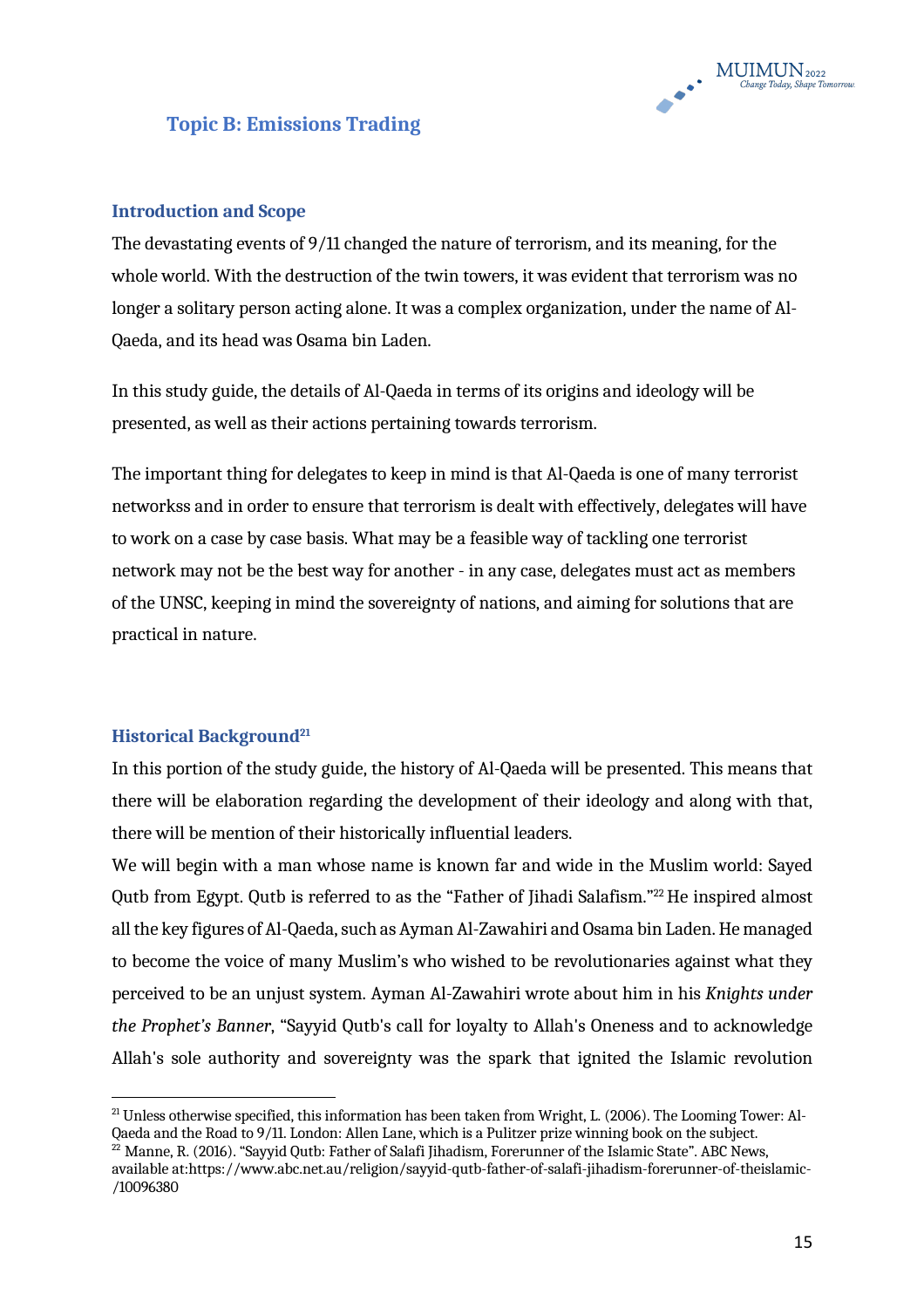against the enemies of Islam at home and abroad."23Qutb's famous book, *Milestones*, is a book that is seen as the one that started the "intellectual origin of the Salafi jihadist movement."<sup>24</sup> The book deals with the interplay of two concepts: *jahalliya* and *hakamiya*. The word Jahalliya is interpreted by Robert Manne in three ways: one is its historical connotations, the other is its cultural relevance, and finally, the way that Qutb has used the term. In Islamic history, Jahalliya simply means a time before Islam, which is seen as an "Age of Ignorance" where people were steeped in barbarism. Culturally, this word is also used to describe those who are not affiliated with Islam, where a dichotomy is drawn between those who are "moral" and those who are "immoral." And finally, Qutb added even more severity to the word: "With him jahiliyya is the terrible condition of a world in the state of spiritual darkness, unenlightened by humankind's submission to God."25

Hakamiya is the opposite: it means sovereignty. Qutb specifies that there is only one good sovereignty: that of God. If there is the sovereignty of man instead of sovereignty of God, then jhalliya follows.

Essentially, this was a sociological analysis between submission and authority - and the reason why this may have resonated with so many people at the time is because it tapped into people's emotions due to the historical events of the time. For example, Egypt and five other Arab armies were losing a war which established Israel as a Jewish state. The defeat left the Arabs stunned and they were shocked at the inefficiency of their leaders. Qutb's book came at the right time: it provided an answer to the Arabs about why they had failed: they were following the authority of men, not the authority of God. And it told them what to do: re-establish the sovereignty of God. This resonated with and created individuals who did not believe any longer in the authority of governments and states because they believed in a higher power. Furthermore, it meant that the authority of all those governments which were not Muslim in nature were also automatically defunct: since only the authority of God is to be followed. This created a dangerous trend of thinking which resulted in the origins of Salafi Jihadism.

Qutb justified his support for violent jihad by highlighting that if Islam could be spread by peaceful means, why would the Final Prophet of Islam feel the need to take up arms? This was taken as legitimate because every action of the Final Prophet is seen as sacred and

 $^{23}$ . Ayman al-Zawahiri, Knights under the Prophet's Banner, in His Own Words: A Translation of the Writings of Dr. Ayman al Zawahiri, ed. Laura Mansfield (Old Tappan, NJ: TLG Publications, 2006), p. 48  $24$  Ibid.

 $25$ Ibid.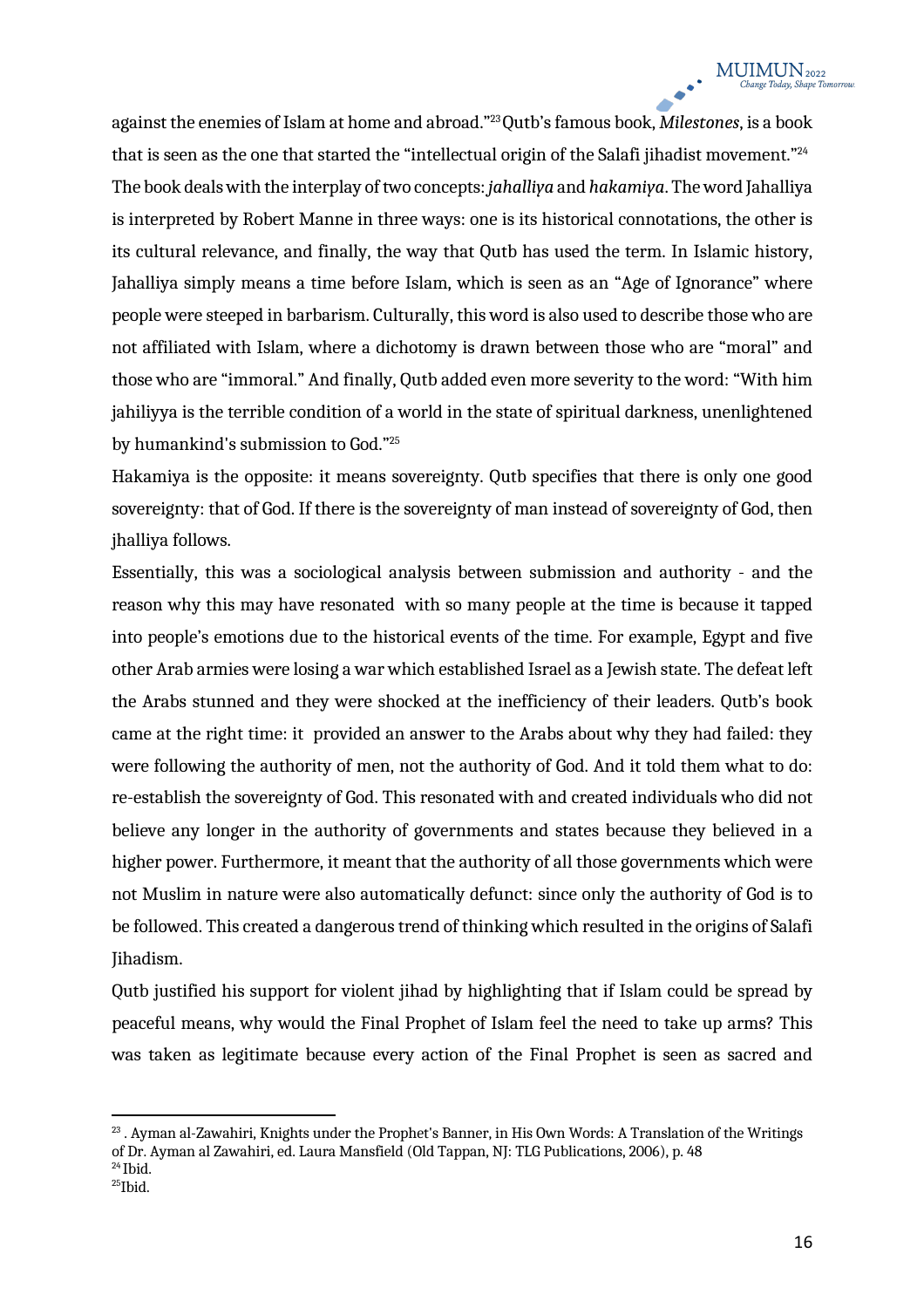divinely sanctioned. Qutb himself was seen as a voice to be listened to. He was espousing jihad by appealing to the despair of people and presenting it as a means of escape. The Egyptians, and Arabs in general, were upset over the establishment of Israel with support from the US. The Egyptians were also upset over King Farouk who had puppet rule in Egypt at the time. He also used pre-existing elements of anti-Zionism and anti-Semitism, to propagate his call for jihad. He came off as a person who "knew" the West intimately and thereby knew more than those who had never been and confirmed what they secretly believed: that it was a world steeped in "jahaliyya."26

In his own country, Qutb had worked closely with the Muslim Brothers and Gamal Abdul Nasser in order to bring them into power. The Muslim Brothers were also seen as the only ones who were actually fighting the rule of King Farouk and they succeeded in forcing the King into exile and bringing Nasser to power.

But when Nasser came into power through much of Qutb's help, Qutb saw that the kind of Islam Nasser was going to implement was not what Qutb wanted. He began to declare that the Egyptian government was also steeped in jahaliya. As a result, a clash between these two very powerful and influential men developed: on one side, there was Nasser, the government, with the army on his side, and then there was Qutb, seen more of as a rebel figure, who had the mosques on his side and was fighting what he perceived as the government's injustice in the streets. Nasser imprisoned Qutb first for three months. Then, there was an assasination attempt on Nasser by the Muslim Brothers. People began to see Nasser as a brave man when he survived. Nasser threw Qutb into prison again and only released him by intervention of Iraq's president, Abdul Salam Aref. Qutb was arrested again, one last time, when members of the Muslim Brothers confessed that Qutb was planning to kill public leaders and overthrow the government.<sup>27</sup>

Sayyid Qutb was hanged after dawn prayers on August 29, 1966 for that reason. This sent shockwaves across the Muslim world: a Muslim government had just hanged a prominent Muslim scholar to death. The result of this was that Qutb was seen as a "martyr" for Islam and became even more famous and influential for Muslims who were discontent with the state of world affairs and wished to do something about it.

<sup>&</sup>lt;sup>26</sup>Wright, L. (2006). The Looming Tower: Al-Qaeda and the Road to 9/11. London: Allen Lane. 27Ibid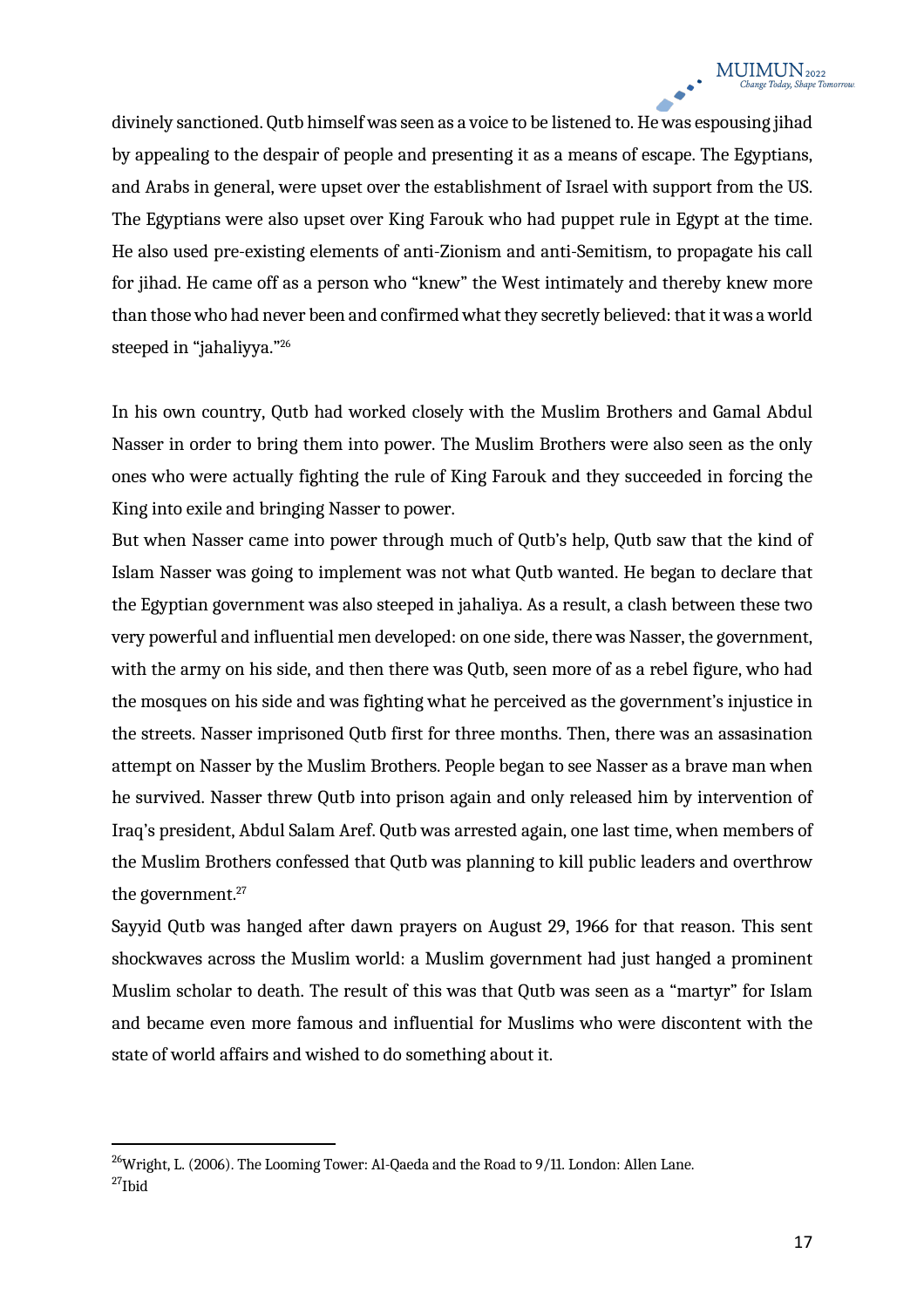After Qutb, another prominent theologian is Ayman Al-Zawahiri. He is the current leader of Al-Qaeda, also hails from Egypt and was strongly inspired by Qutb. During the Nasserite regime, Al-Zawahiri was part of many underground cells involved in trying to overthrow Nasser's government. Al-Zawahiri's uncle was on Qutb's legal team and would tell his nephew many tales of the legendary man. These had a huge effect on Al-Zawahiri, who was only 15 when he helped create a cell which aimed to overthrow the Egyptian government and establish an Islamic state.

Zawahiri was strongly dedicated to the establishment of an Islamic State which would find its origins in Egypt. In his memoir, *Knights Under the Prophet's Banner*, he writes, "If God wills it, such a state in Egypt, with all its weight in the heart of the Islamic world, could lead the Islamic world in a jihad against the West. It could also rally the world Muslims around it. Then history would make a new turn, God willing, in the opposite direction against the empire of the United States and the world's Jewish government."28

As is evident, his anti-Semitic interpretation of the world also prompted his actions. Around this time, Nasser passed away and Anwar al-Sadat came to power. Sadat realized the strength of the Islamic radicals around him and let the Muslim Brothers do as they wished as long as they renounced violence. As a result of this renunciation of violence, Zawahiri also started to see the Muslim Brothers as not radical enough. They seemed to be more willing to make concessions and negotiate with the government. This probably prompted his decision to help refugees in Pakistan when offered to do so by the Muslim Brothers. He had by now become a doctor and also felt that the geography and political climate of Egypt was not suited to the establishment of an army for Jihad. Perhaps a different terrain, either in Pakistan or Afghanistan, would offer more opportunities. He came back to Cairo in 1979 with a lot of vision and experience that allowed him to carry on his mission of establishing an Islamic State. He had seen the Afghan Mujahideen and seen how they fought the Soviets. He had also begun working with people who were skilled in warfare, most notably al-Zumar and al-Qamari. They had been both in the Egyptian army and knew how to assassinate political figures. Sadat, meanwhile, had taken a secular turn and turned against the very same Islamic Radicals who he had leaned on to come into power. He began to preach, "No politics in religion and no religion in politics,"<sup>29</sup> and nothing could have angered the underground Islamist

<sup>28</sup>Ayman al-Zawahiri, Knights under the Prophet's Banner, in His Own Words: A Translation of the Writings of Dr. Ayman al Zawahiri, ed. Laura Mansfield (Old Tappan, NJ: TLG Publications, 2006

<sup>&</sup>lt;sup>29</sup>Wright, L. (2006). The Looming Tower: Al-Qaeda and the Road to 9/11. London: Allen Lane.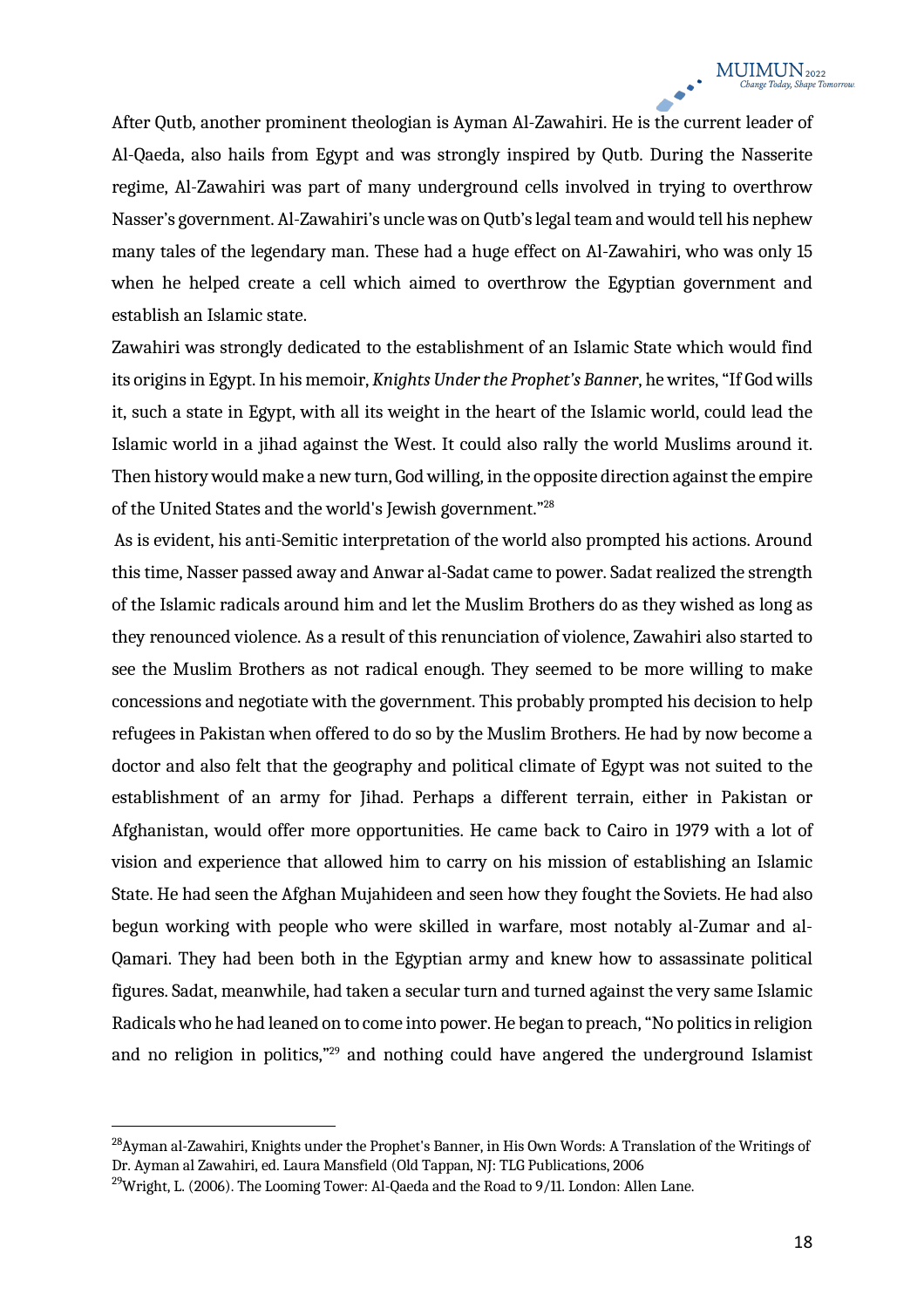groups more. Sadat also banned niqab in universities and brokered a peace deal with Israel. The Islamist groups decided to murder him.<sup>30</sup>

On the eighth anniversary of the Yom Kippur war, in the year 1981, soldiers recruited by the Islamist group jumped out of their military vehicles and threw grenades into the stand where Sadat was. The President was shot. They also decided to strike at Sadat's funeral. But that is when the government cracked down heavily on dissidents and Zawahiri, Qumari and Zumar were arrested. Qumari was shot dead after trying to escape prison. Zumar served his sentence and renounced his life of militarism. Zawahiri received a three-year sentence for having dealt in arms. In prison, it is believed he became even more radical. That is where he faced torture, and that created a desire for revenge.<sup>31</sup>

That is where he also met fellow radicals which certain academics, like Gabriel Marcel, a French philosopher, suggest increases radicalism. "The fanatic cannot be an isolated being… he exists among others and … between these others and himself there is formed … a unity of identity or harmonic range. This unity… is felt as a link which exalts, and the fanaticism of one man is always kept alight by contact with the fanaticism of another."32

After being released, Zawahiri went to Saudi Arabia for a pilgrimage and aimed to have his visa converted to a work visa. That is where he most likely met bin Laden, who went on to become a source of funding for all wishing to engage in violent jihad.

Bin Laden's father was an architect for the Saudi royal family which gave him a lot of wealth. N. In 1979, the Soviet Union invaded Afghanistan. Bin Laden went there immediately, handing out donations. But he was not fully involved in Afghanistan - his trips at that time were short. The question of why he was interested in Afghanistan is interesting. One of the reasons is that Muslims all over the world saw Afghanistan as a Muslim country and the Soviet Union as irreligious, therefore it was the attack of the faithless upon the faithful. This line of thinking prompted Muslims to come and fight the Soviets in Afghanistan. But another reason which seems more realistic is that the mujahideen were supported by nations because of the fact that certain countries wished to resist the Soviet expansion for economic reasons. Lawrence Wright mentions that the Soviet takeover of Afghanistan might just have been "the first step in a march toward the warm waters of the Persian Gulf. Pakistan would be next."33

 $30$ Ibid

 $31$ Ibid

 $32$ Marcel, G. (2008). Man against Mass Society. South Bend: St. Augustine's Press.

<sup>33</sup>Wright, L. (2006). The Looming Tower: Al-Qaeda and the Road to 9/11. London: Allen Lane.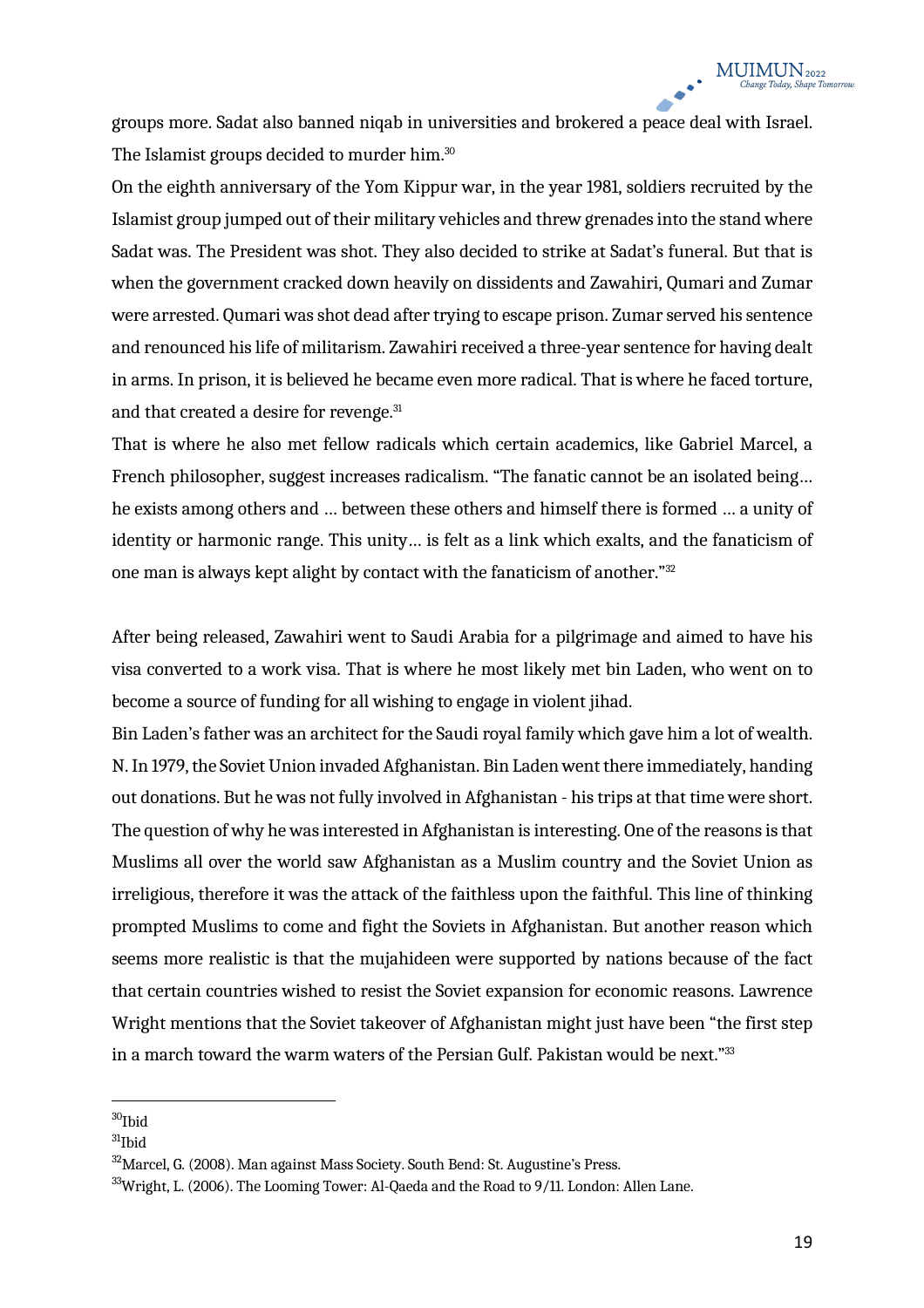The ultimate plan could have been to control the Strait of Hormuz, which is the supply route for petroleum that comes from Saudi Arabia, Iraq, Kuwait, and Iran. If this were controlled by the Soviets, then possibly petroleum would not be easily accessible by the European Union or the United States of America. Hence, it became necessary for these states to resist the Soviet Expansion, and that might be one of the reasons why the Mujahideen enjoyed the open support of both the US and Saudi Arabia.<sup>34</sup>

During the war, Bin Laden joined hands with Abdullah Azzam, a freedom fighter from Palestine. They both set up an office in Peshawar, Pakistan. Mujahideen would come there from all over the world and would receive shelter and food. Azzam supplied the tactics and inspired the mujahideen by publishing fatwas (such as *Defense of Muslim lands*) and Bin Laden supplied a steady flow of money. All this happened whilst nations also supported the mujahideen. The Saudi Government, for example, was contributing \$350 to \$500 million per year for Afghani jihad. The money would be placed in a Swiss bank account which was controlled by the US. The Saudi government also ran programs privately where they would raise money for their own preferred commanders. A lot of that money went into support for Bin Laden and his activities.

For these reasons, the Soviets may have lost the war. Lawrence Wright however asserts that perhaps the Soviets were losing the war anyway and that the presence of a thousand or so Arabs with very few of them on the battlefield would not have made much difference in the outcome of the war.35

Al-Qaeda, literally meaning training camp, was founded in Peshawar. It was formed after a meeting between leaders from many countries, and two things were agreed upon: 1) Al-Qaeda would be international in scope, and 2) It would continue with jihad.

Al-Qaeda's leadership structure was well-organized. The majority of the leadership that was set up to advise Bin Laden consisted of people from Egypt, such as Zawahiri or Dr. Fadl. But it also featured people from Algeria, Libya, and Oman. New recruits would fill out forms and sign their allegiance to bin Laden and would swear themselves to secrecy. Unmarried recruits would receive \$1000 dollars in salary and married ones would receive \$1500. Lawrence Wright notes, "From the beginning, al-Qaeda presented itself as an attractive employment opportunity for men whose education and careers had been curtailed by jihad."36

 $34$ Ibid.

<sup>35</sup>Ibid

<sup>36</sup> Ibid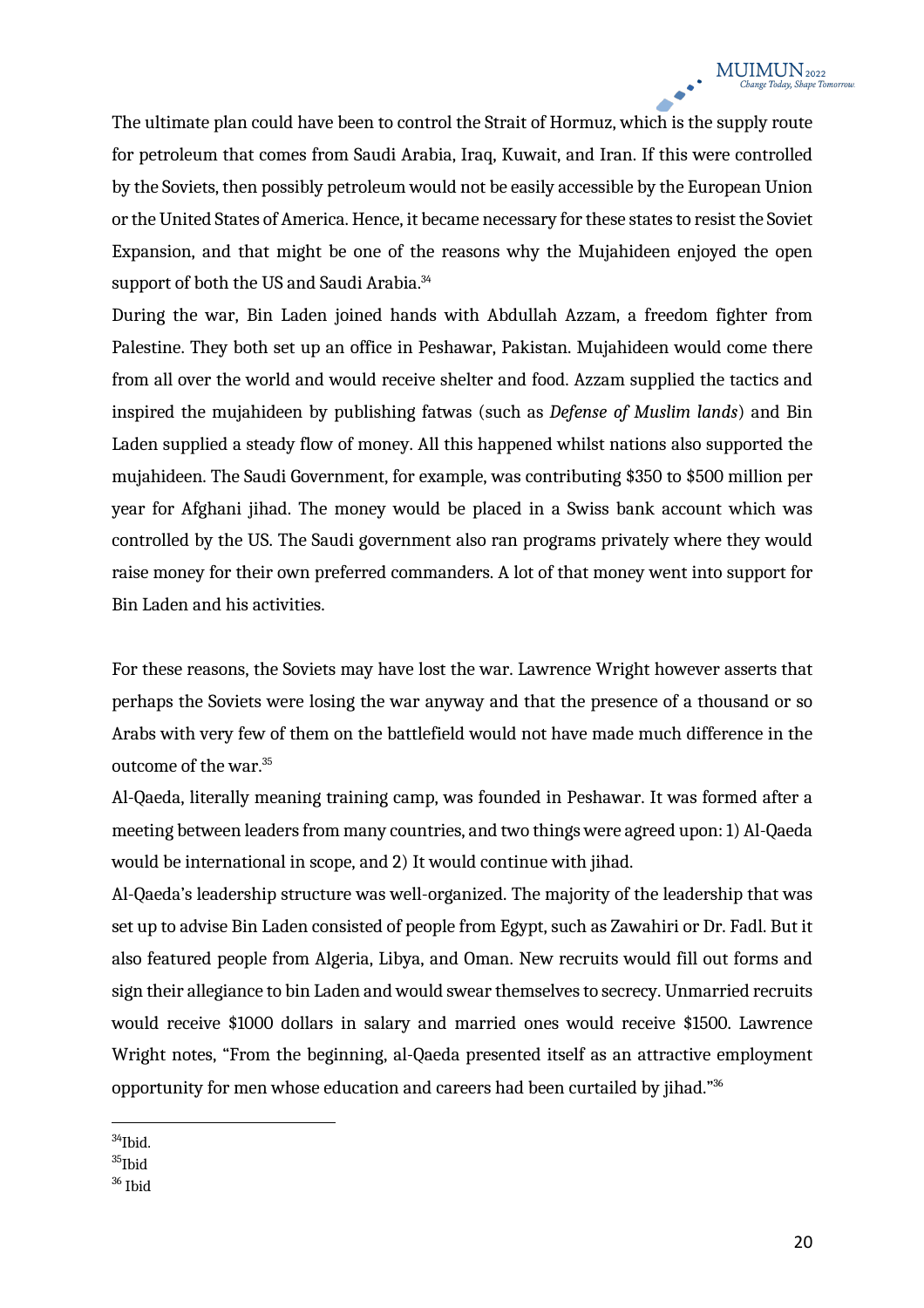Al-Qaeda had a constitution as well and it summed up the goals of the organization. The goal was "To establish the truth, get rid of evil, and establish an Islamic nation."37

Recruits were given education and military training. The commanders would be individuals with at least seven years of jihad experience as well as a college degree. The commanders would establish a council that meets every month, establish a budget, and have a plan of action for the year. Al-Qaeda had separate committees dedicated to different things: military committees, surveillance committees, political committees, information committees… some subsections of these committees were even dedicated to matters pertaining to nuclear weapons.<sup>38</sup>

Al-Qaeda picked up force and the members were so dedicated to it that it began to get out of Bin Laden's hands. If anything, he was only seen as a source of funding and the rest of the things, like ideology, or tactics employed, were carried out by others like Azzam or Zawahiri. But most important in the history of Al-Qaeda is Abu Hajr. Abu Hajr was the man whose fatwas gave Al-Qaeda a proper vision. Al-Qaeda, after the Soviets left Afghanistan, suffered from a sense of meaningless: it had initially made its goal to fight the Soviets. Now, when they were gone, it did not know what to do. That is what Abu Hajr fixed through his fatwas. His first fatwa justified attacks on American troops and the second made justified the murder of innocent people. This turned Al-Qaeda into a terrorist organization of global scale. It was no longer fighting individuals who belonged to militaries - it was going after civilians too. The aim, to establish an Islamic Caliphate like in the days of old, was hindered by the presence of the West of which America was the hegemonic leader. It would have to be defeated. New targets were decided upon which is why Al-Qaeda carried out attacks like the 1992 Yemen hotel bombings, or the USS Cole bombing in 2000. Zawahiri and bin Laden became closer during this time and joined their respective forces. They also began living in Kandahar, Afghanistan.39

The seeds of 9/11 it is believed were planted in Bin Laden's mind through Khalid Sheikh Mohammad. Mohammad was the nephew of Ramzi Yousef, who had carried out the first attack on the World Trade Center in 1993. He told Bin Laden of Yousef and how they planned

<sup>37</sup> Ibid

<sup>38</sup>Ibid

<sup>39</sup> Ibid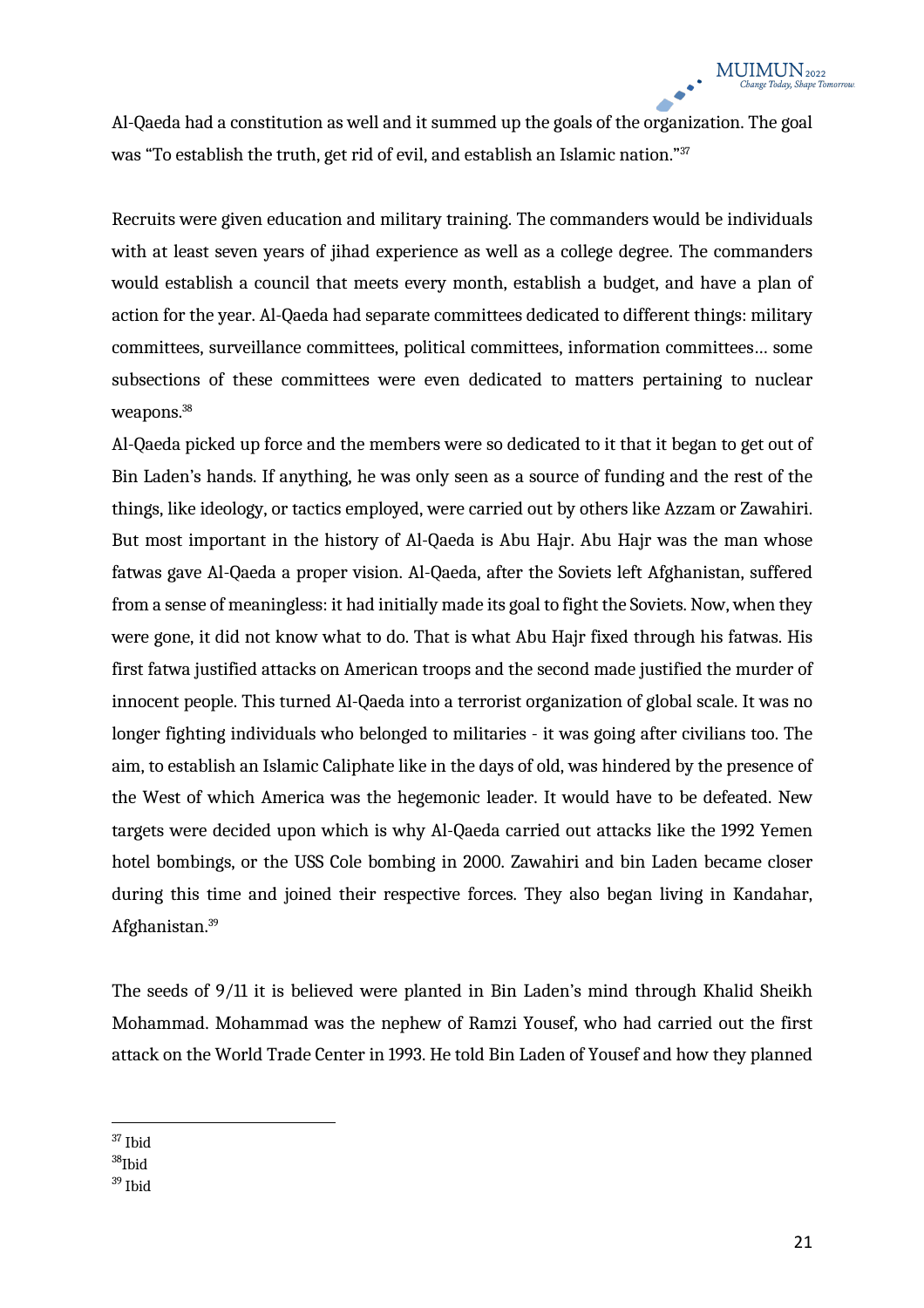to "bomb twelve American jumbo jets over the Pacific."<sup>40</sup>Ramzi Yousef had perfected a bomb undetectable by airport security. He tested it out on a flight from Manila to Tokyo. It was under the seat of passenger Haruki Ikegami and upon detonation, the bomb tore Ikegami apart and nearly brought the aircraft down.

It was Khalid Sheikh Mohammad who masterminded the 9/11 attacks. On September 10, 2001, bin Laden, Zawahiri, and some close members of Al-Qaeda fleds into the mountains above Khost, Afghanistan. The men had a satellite dish and a television set - bin Laden told them soon something great was about to happen and Muslims from around the world would come to Afghanistan to fight against America. From there, the tragic events of 9/11 took place and the world was brought to standstill by shock.<sup>41</sup>

From there, they saw the fall of the Twin Towers and the entire world was brought to a standstill by the shock.

#### **Important legislation and events**

9/11 became the reason why the United States of America chose to invade Afghanistan. It was called the "War on Terror" and its formal aim was to depose the Taliban as well as to capture Bin Laden. Bin Laden managed to escape<sup>42</sup> but this was the first time that Article 5 of NATO had been invoked, which was a historically important step.43 Eventually, bin Laden was found in Abbottabad, Pakistan, in the year 2011, and killed.

Another impact included a global economic recession.<sup>44</sup> It also resulted in many countries strengthening their anti-terrorism legislature. For example, after the 9/11 attacks, there was an immediate meeting of the Security Council. In this meeting, Res. 1368 was passed unanimously which condemned the attacks of 9/11 and also promised a joint effort to curb terrorism. "Calls on all States to work together urgently to bring to justice the perpetrators, organizers and sponsors of these terrorist attacks and stresses that those responsible for aiding, supporting or harbouring the perpetrators, organizers and sponsors of these acts will be held accountable…"45

<sup>40</sup> Ibid

<sup>41</sup> Ibid

<sup>42(</sup>Corera, *Bin Laden's Tora Bora escape, just months after 9/11,* 2011)

<sup>43</sup> *NATO / Otan*. What is NATO? (n.d.). Retrieved May 17, 2022, from https://www.nato.int/natowelcome/index.html

<sup>&</sup>lt;sup>44</sup> CRS Report RL31617. The Economic Effects of 9/11: A Retrospective Assessment

<sup>45</sup> Resolution 1368 (2001) / adopted by the Security Council at its 4370th meeting, on 12 September 2001, https://digitallibrary.un.org/record/448051?ln=en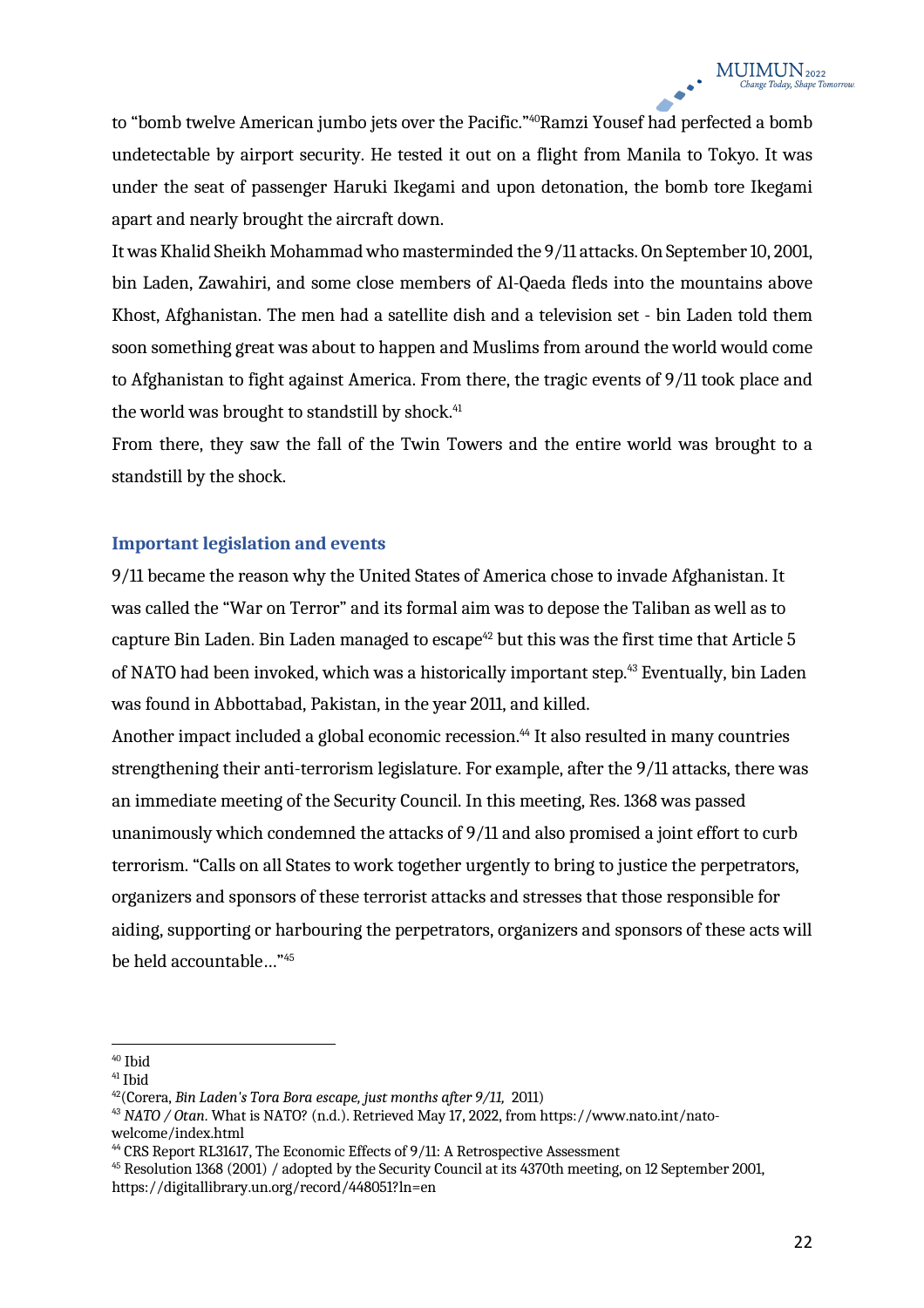The Res. 1368 also mentioned another important Res. i.e. Res. 1269.<sup>46</sup>

Resolution 1269 was the first time that the United Nations had addressed terrorism generally and unanimously agreed, seeing the increasing number of terrorist attacks, that anti-terrorist conventions should be implemented.<sup>47</sup> It served as a precedent for Res. 1368 which saw nations coming together with Article 5 of NATO being evoked for the first time in history.

The most important and effective document came on 28th September 2001, which was Res. 1373. This too was passed unanimously and was seen as an extension of Res. 1368. It highlights in detail what steps nations should take in order to curb terrorism. For example, previously it has been mentioned that mujahideen enjoyed the support of the United States of America and Saudi Arabia to resist Soviet expansion. Now, as Res. 1373 reads, "Criminalize the wilful provision or collection, by any means, directly or indirectly, of funds by their nationals or in their territories with the intention that the funds should be used, or in the knowledge that they are to be used, in order to carry out terrorist acts,"48 this would no longer be a possibility. Countries had seen how supporting terrorist outfits could backfire and were now changing tact to ensure that nothing of the sort was done again. Res. 1373 highlights first the responsibility on all nations to fight terrorism on an international scale.

Secondly, it highlights how accounts of those involved in terrorist activity can be frozen. Operative Clause 1, Sub-clause C states that nations agree to, "Freeze without delay funds and other financial assets or economic resources of persons who commit, or attempt to commit, terrorist acts or participate in or facilitate the commission of terrorist acts…"49 It provides a comprehensive framework with which nations would proceed and even today it can be used as an example to follow when it comes to tackling terrorism on a united front. The most integral component to the resolution 1373 is the call for all nations to work together when it comes to the exchange of information. It was also very nuanced in pointing out the link between terrorism and other forms of organized crime.

<sup>46</sup> Resolution 1269 (1999) / adopted by the Security Council at its 4053rd meeting, on 19 October 1999, https://digitallibrary.un.org/record/287509?ln=en

 $47$  Lehto, Marja (2009): Indirect responsibility for terrorist acts. Redefinition of the concept of terrorism beyond violent acts / by Marja Lehto. Leiden, Boston: Martinus Nijhoff Publishers (The Erik Castrén Institute monographs on international law and human rights, 1568-2765, v. 10).

<sup>&</sup>lt;sup>48</sup> Resolution 1373 (2001) / adopted by the Security Council at its 4385th meeting, on 28 September 2001, access here: https://digitallibrary.un.org/record/449020?ln=en

<sup>49</sup> S/RES/1373 (2001), access here: https://documents-dds-

ny.un.org/doc/UNDOC/GEN/N01/557/43/PDF/N0155743.pdf?OpenElement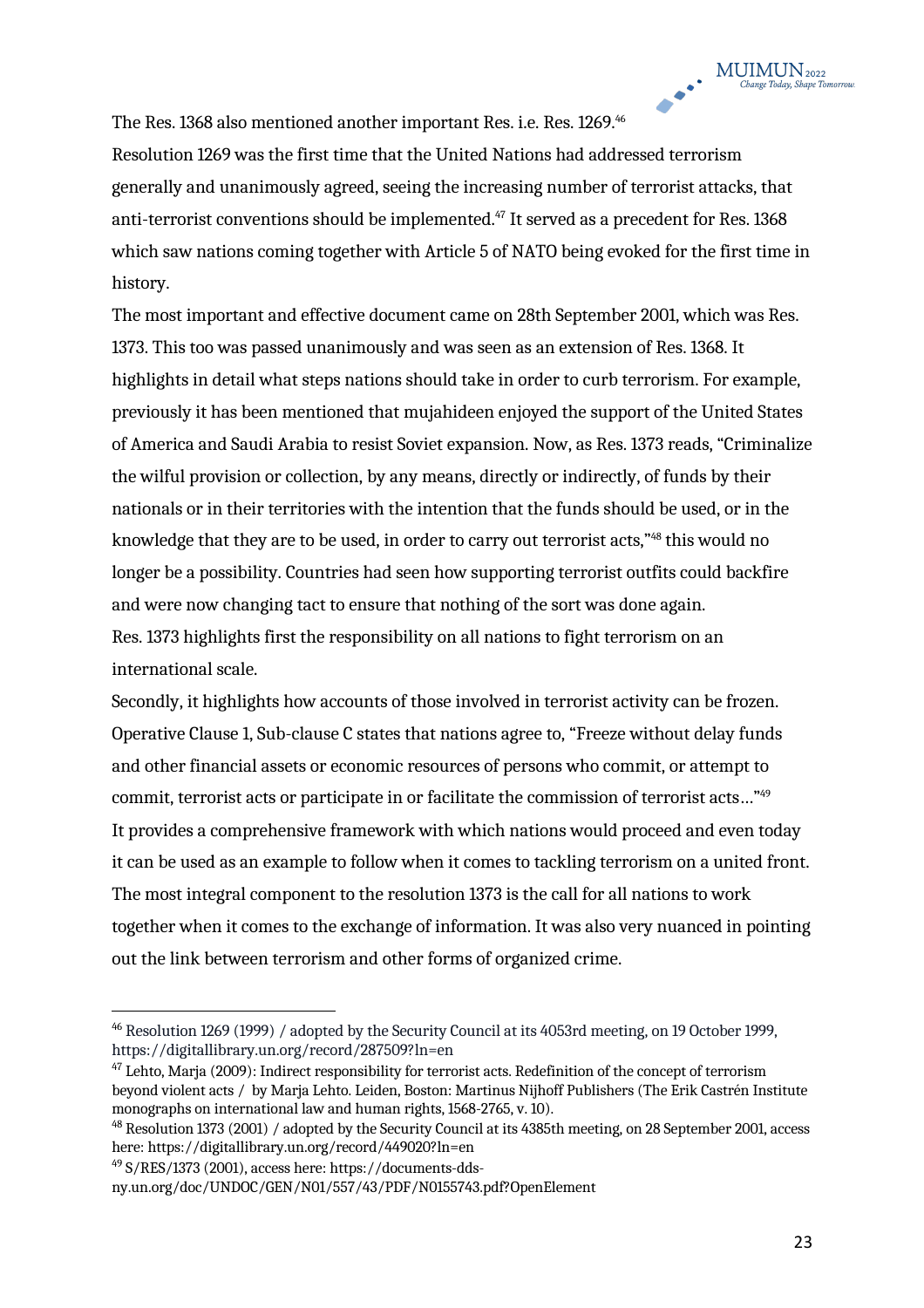It has been pointed out that the invasion of Iraq in 2003 might have also been prompted by Americans thinking that Saddam Hussain was also linked to the attacks on 9/11. As many as seven in ten Americans thought that Sadam might be behind the attacks too, at the time.<sup>50</sup> Internally, within the United States, different forms of laws were passed that were created to justify the War on Terror and also to detain individuals suspected of terrorism. The Homeland Security Act of 2002 was introduced which created the Department of Homeland Security. Similarly, the USA Patriot Act was introduced in 2001 which allowed law enforcement bodies to carry out more surveillance, such as by tapping domestic and international phones and made the penalties for terrorism activities far more severe. It also increased the number of activities that would justify terrorism charges.<sup>51</sup>

#### **War on Terror**

The phrase, "War on Terror" was initially used by President George W. Bush when giving a speech in Congress<sup>52</sup> but was never used formally in any internal government documentation. President Obama then announced on May 23rd, 2013, that the war on terror was over. In December 2014, they announced that the militant role played by the US in Afghanistan was also over. Despite this, the US was still very active in Afghanistan. In 2017, President Trump expanded the role of America in Afghanistan. Nonetheless, it was during his tenure that the Doha Agreement was signed to bring the war in Afghanistan to an end. It was signed between the Taliban and the United States. Under the agreement, all NATO states within Afghanistan would withdraw, as would American troops.<sup>53</sup> By August 30, 2021, the Taliban took over Afghanistan after a military offensive which overthrew the Afghan Government. This particular event is of paramount importance for the delegates. The first question to be asked is that should the Doha Agreement be seen as a form of negotiation with terrorists, and therefore a new trend in the foreign policy of the USA? The second question is that if a terrorist outfit like the Taliban have been negotiated with, then does that mean from now on, the Taliban should be dealt with as one would deal with another state, especially considering that now they are effectively ruling Afghanistan? Thirdly,

<sup>50</sup> Guardian News and Media. (2003, September 7). *US public thinks Saddam had role in 9/11*. The Guardian. Retrieved May 17, 2022, from https://www.theguardian.com/world/2003/sep/07/usa.theobserver <sup>51</sup> Evans, J. C. (2001). Hijacking civil liberties: The USA PATRIOT Act of 2001. *Loy. U. Chi. LJ*, *33*, 933.

<sup>&</sup>lt;sup>52</sup> Cable News Network. (n.d.). Transcript of president Bush's address. CNN. Retrieved May 17, 2022, from http://edition.cnn.com/2001/US/09/20/gen.bush.transcript/

<sup>53</sup> Qazi, S. (2020, February 29). *Afghanistan's Taliban, US sign agreement aimed at Ending War*. Taliban News | Al Jazeera. Retrieved May 17, 2022, from https://www.aljazeera.com/news/2020/2/29/afghanistans-talibanus-sign-agreement-aimed-at-ending-war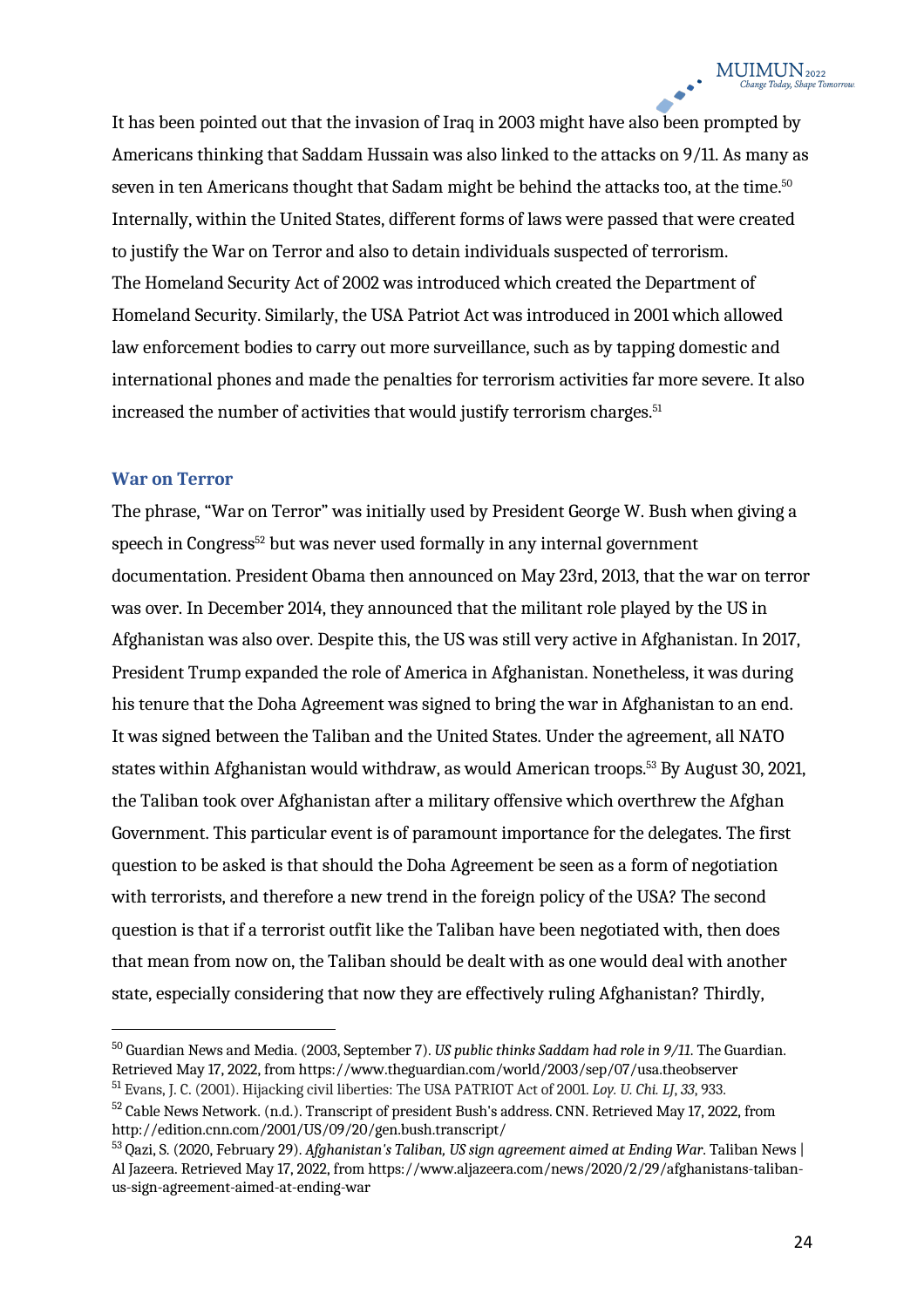should the Taliban serve as a precedent for other terrorist outfits that might aspire to do the same and reach the same status as the Taliban? Fourthly, have there been any steps taken to prevent this from happening? Historically, the reso. 1373 was meant to prevent exactly this from happening: the prosperity of terrorism. Yet, nonetheless, it seems like this particular reso. 1373 did not work out. Why was that? Is it because the USA violated its own commitment to reso. 1373 or because the resolution itself had loopholes, in the sense that there was no talk of sanctions of those who violate the resolution, perhaps? Or that there was a double standard of policy: certain terrorist outfits were seen as terrorist outfits e.g. Al Qaeda whilst others were treated as people one can negotiate with e.g. Taliban? And the question is what now? Today, the Taliban are heading Afghanistan, and regularly roll out policies that are not just contrary to the values of Western civilization but also contrary to human rights. For example, women are obligated to cover their faces in public and girls cannot receive higher education.54 <sup>55</sup>

The War on Terror has been severely criticized for many reasons. One reason was the effects of the war itself - approximately 37 million people, mostly civilians, were displaced. 56 Another reason was that people felt the war was being used as a free pass to crack down on the civil liberties of people. There were examples of excessive torture, surveillance, extraordinary rendition, and drone strikes.<sup>57</sup> 58 Finally, the idea of there being a "war" against "terror" itself seemed to imply that terror could be dealt with via military means people suggested that there must be other ways of ending international terrorism.59

wars.cfm#:~:text=The%20report%20is%20titled%20Creating,post%2D9%2F11%20wars%3A

<sup>54</sup> Ahmadi, B., Ebadi, A. (2022, April 1). Taliban's ban on girls' education in Afghanistan. United States Institute of Peace. Retrieved May 17, 2022, from https://www.usip.org/publications/2022/04/talibans-ban-girlseducation-

afghanistan#:~:text=On%20March%2023%2C%20the%20first,barred%20girls%20from%20further%20edu cation.

<sup>55</sup> Tariq, M. O., Ahmadi, B. (2022, May 12). How the Taliban's hijab decree defies Islam. United States Institute of Peace. Retrieved May 17, 2022, from https://www.usip.org/publications/2022/05/how-talibans-hijabdecree-defies-islam

<sup>56</sup> Housman, P. (2020, September 18). Report finds at least 37 million people displaced by US post-9/11 wars. American University. Retrieved May 17, 2022, from https://www.american.edu/cas/news/report-finds-atleast-37-million-people-displaced-by-us-post-9-11-

<sup>57</sup> Guardian News and Media. (2016, March 28). *CIA photographed detainees naked before sending them to be tortured*. The Guardian. Retrieved May 17, 2022, from https://www.theguardian.com/us-

 $58$  Drone warfare. The Bureau of Investigative Journalism (en-GB). (n.d.). Retrieved May 17, 2022, from https://www.thebureauinvestigates.com/projects/drone-war

<sup>59</sup> Richissin, T. (n.d.). War on terror" difficult to define". The Seattle Times: Nation & World: "War on terror" difficult to define. Retrieved May 17, 2022, from

https://web.archive.org/web/20090114085106/http://seattletimes.nwsource.com/html/nationworld/200202 3596\_russanal02.html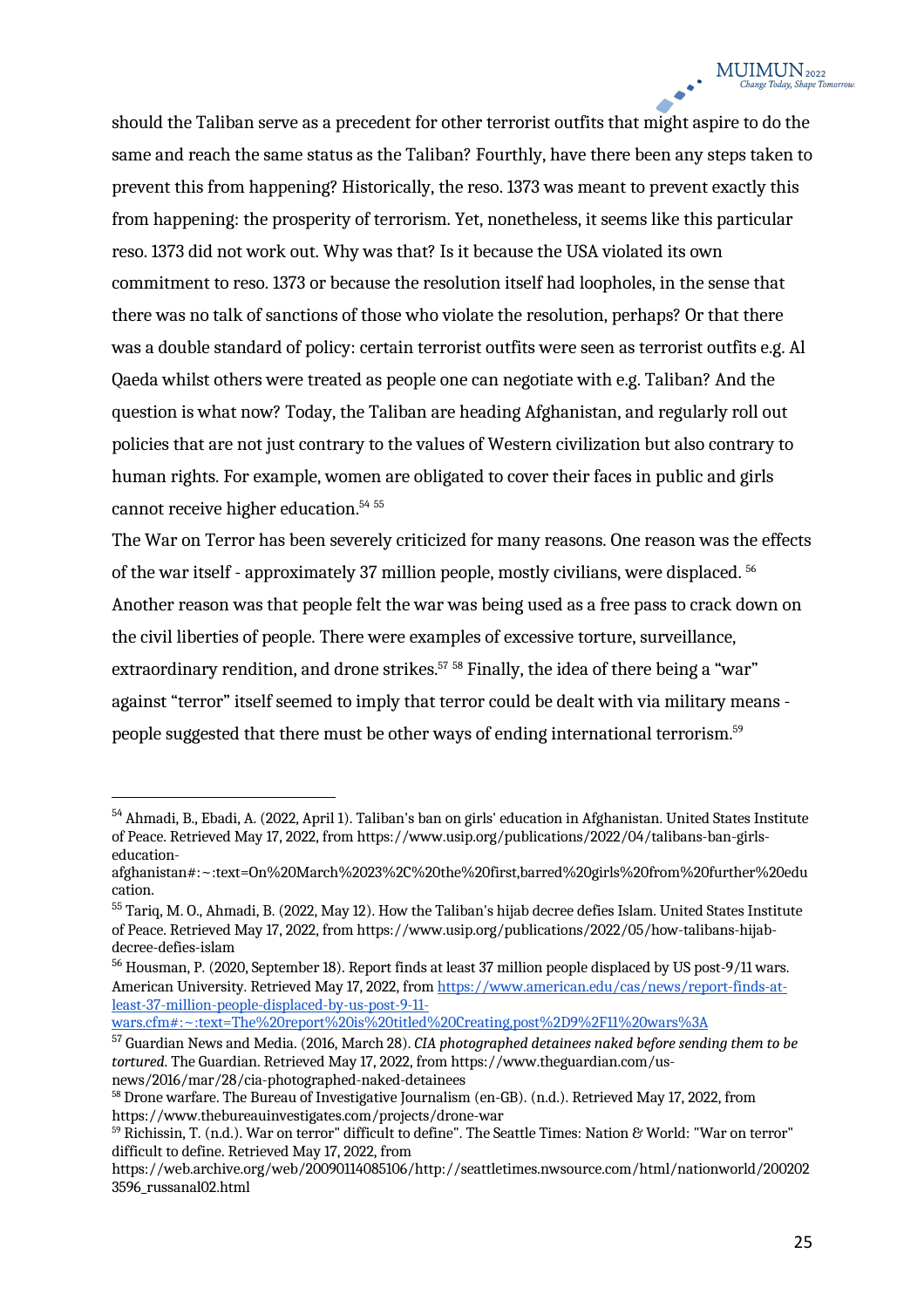An important element to the discussion about the War on Terror is how it was framed, language wise. Political theorist, Richard Jackson points out that the "'war on terrorism,'... is simultaneously a set of actual practices—wars, covert operations, agencies, and institutions—and an accompanying series of assumptions, beliefs, justifications, and narratives—it is an entire language or discourse."60 He writes, "Simply by referring to an 'attack on civilisation' for example, the language brings to mind or naturalises its binary opposite – barbarism and savagery. Therefore, by implication, terrorists are characterised as inherently cruel, hateful, murderous and lacking in human values."61 It's creating a dichotomy of the civilized on one side and the barbarians on the other. This kind of thinking also contributed to an increase in Islamophobia especially after the 9/11 attacks. Many found themselves facing hate crimes if they were from a background which was Middle Eastern and/or Islamic. Even those were from different faiths, such as Sikhs, were stereotyped to be similar to Muslims and therefore, subjected to discrimination and racial profiling. Women wearing hijab or similar head covering were also targeted.62 Leaders from most of the Middle East were quick to condemn 9/11, with the exception of Iraq.<sup>63</sup> The USA set up Guantanamo Bay and began to detain individuals they suspected of being involved with terrorism. People were being held there without charge and often exposed to brutal forms of torture. 270 detainees are still held there by the USA with much criticism from international bodies and human rights organizations.<sup>64</sup> Noam Chomsky, prominent political scientist, has labeled the strategy being used by the United States of America as the "Global War on Terror Sledgehammer Strategy."<sup>65</sup> The US, often in tandem with other nations, would come down heavily on weaker nations by using superior military strength and thereby almost ruin an entire country. He believes that is what happened with Afghanistan, then Iraq, and then elsewhere, like Libya. He writes, "the three traditional imperial powers (Britain, France, and the United States) procured Security Council resolution 1973 and

<sup>60</sup> Jackson, R. (2018). *Writing the War on Terrorism: Language, politics, and counter-terrorism*. Manchester University Press.

 $61$  Ibid

 $62$  Hate crime reports up in wake of terrorist attacks. CNN.com - Hate crime reports up in wake of terrorist attacks - September 17, 2001. (2001, September 17). Retrieved May 17, 2022, from

https://web.archive.org/web/20051127025019/http://archives.cnn.com/2001/US/09/16/gen.hate.crimes/ <sup>63</sup> *Attacks draw mixed response in Mideast*. CNN.com - Attacks draw mixed response in Mideast - September 12, 2001. (2001, September 12). Retrieved May 17, 2022, from

https://web.archive.org/web/20071101150055/http://archives.cnn.com/2001/WORLD/europe/09/12/mideas t.reaction/index.html

<sup>64</sup> *USA: Release or fair trials for all remaining Guantánamo detainees*. Amnesty International. (2021, June 23). Retrieved May 17, 2022, from https://www.amnesty.org/en/latest/news/2008/05/usa-release-or-fair-trials-<br>all-remaining-guantc3a1namo-detainees-20080502/

 $45$  Chomsky, N. (2017). Who rules the world? Penguin.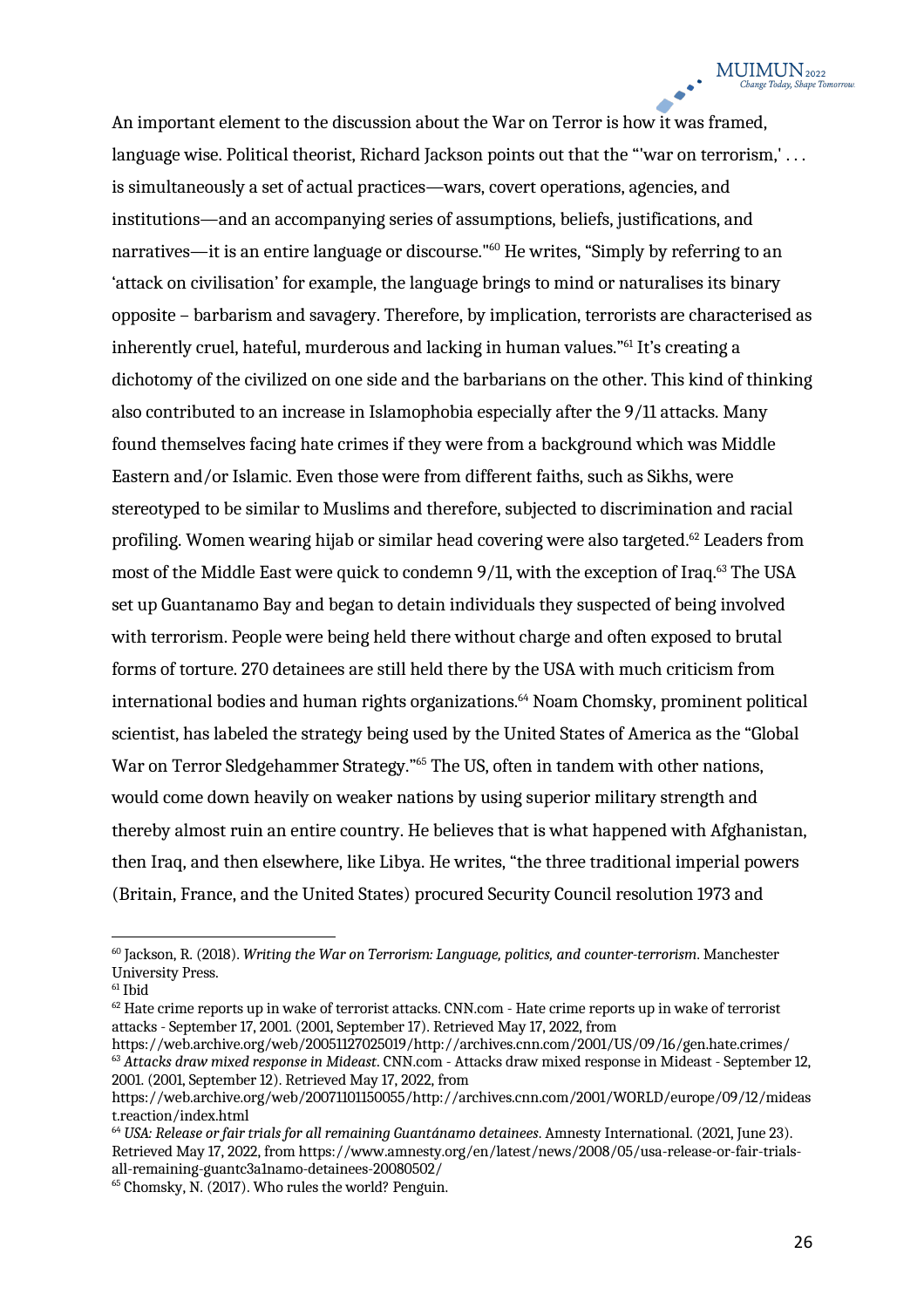instantly violated it, becoming the air force of the rebels."<sup>66</sup> This was during the Libyan Civil War, 2011. Gaddafi was in power at the time but because reso. 1973 justified military action in Libya<sup>67</sup>, France, Britain, and the USA, attacked Gaddafi's forces and prevented them from taking over Benghazi. Chomsky goes on to further state, "In brief, the Global War on Terror sledgehammer strategy has spread jihadi terror from a tiny corner of Afghanistan to much of the world, from Africa through the Levant and South Asia to Southeast Asia. It has also incited attacks in Europe and the United States. The invasion of Iraq made a substantial contribution to this process, much as intelligence agencies had predicted."68 Even the strategies then that were adopted to counter terrorism ended up instilling it futhermore. Delegates are expected to analyze these events not just from the perspective of their respective countries but also from the eyes of international law. Were the actions of NATO members consistent with the international agreements they had signed, such as resolutions 1368 and 1373? Does internal support for certain laws give a country the right to act in a manner that is inconsistent with international law? What strategy should be employed to deal with terrorism, considering that even as of today, terrorism is on the rise than on the decline?

#### **ISIS**

The Islamic State in Iraq and Syria (ISIS) is an organization that was founded around 2005 as a part of the Al-Qaeda terrorist network. It was first called Al-Qaeda in Iraq then Islamic State in Iraq and was finally renamed ISIS in 2013 after its expansion to Syria.<sup>69</sup> The current leader since 2010 is Abu Bakr al-Baghdadi, the now self-proclaimed caliph of the territories under the organization's control. The weakness of the Iraqi state after the invasion of the U.S. led coalition in 2003 and the withdrawal of coalition forces in 2011, as well as the civil war in Syria beginning 2011, were the ideal breeding ground for the spread of Islamic State.<sup>70</sup> The Islamic State sees itself as fighting for a "pure" and legitimate Islamic-ruled state. Their understanding of Islam is jihadist-Salafist and they want the Sharia as basic law.<sup>71</sup> Minorities in particular are and have been particularly endangered by ISIS, since although all those who do not practice their faith in the same way as the ISIS are considered to be

 $66$  Ibid (page 259)

<sup>67</sup> https://www.un.org/securitycouncil/s/res/1973-%282011%29

<sup>68</sup> Chomsky, N. (2017). Who rules the world? Penguin. (page 300).

<sup>69</sup> https://www.history.com/topics/21st-century/isis

<sup>70</sup>https://www.bmvg.de/de/themen/dossiers/weissbuch/gedanken/islamischer-staat-fragen-undantworten-12292

<sup>71</sup> https://www.history.com/topics/21st-century/isis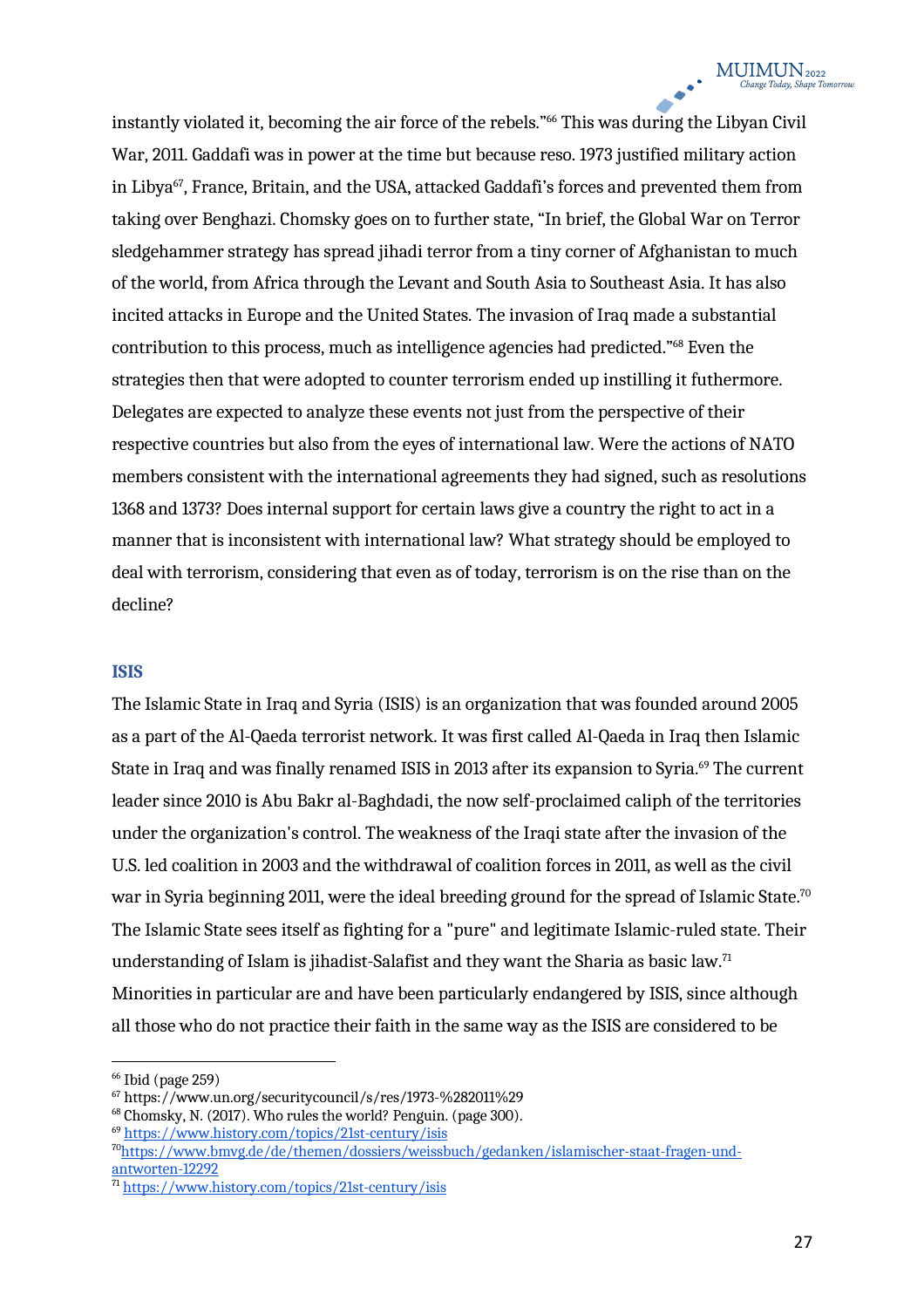outlaw infidels, the actions against minorities such as the Yazidis in 2014 were particularly violent and brutal.<sup>72</sup> Much of the money for their terrorist attacks stems from seizing control over oil refineries, banks and further assests but they finance itself via human trafficking, kidnapping ransoms, protection money extortion, drug trafficking and stealing valueable artifacts as well as donations and support from foreigners.<sup>73</sup>

One should not ignore the fact that Al-Qaeda can be seen as a precursor of ISIS. It is a more violent and more successful and larger version of Al-Qaeda. Terrorism experts see it as a greater threat than Al-Qaeda (Bucci et al., 2014). Analysis of its success includes a particular focus on its propaganda machine. For example, it is accepted that the statements that were made by ISIS were increasingly simplistic in nature - in short, ISIS realized that simplicity sells. On an analysis, perhaps because of ISIS' far more violent nature, their statements to the public are much more simple than those of Al-Qaeda. (Shannon et al., 2017). Along with that, their online presence far surpasses the presence of any other terrorist organization. As researchers observe, "...the group has established several media organisations (e.g. Al Hayat Media Center), magazines (e.g. Dabiq; Rumiyah), and operates 24 hours a day online through various social media outlets such as Twitter, Instagram, Facebook, Tumblr, Kik, YouTube, Ask.fm, Skype, and Google Play. More recently, it has utilised the messaging App, Telegram, to post its magazines, videos, and distribute encrypted (private) messages, plans, and instructions. And these efforts have been quite fruitful; estimates from 2014 say that ISIL was recruiting 20 new members each day, and reports from 2015 suggest that, despite suffering significant losses from airstrikes, the group was nevertheless gaining approximately 1000 new recruits each month." (Shannon et al., 2014)

Robert Manne observes in his book, *The Mind of the Islamic State*, that "the mind of the Islamic State represents the most recent iteration of an ideology that has been developing over the past fifty years."(Manne, R., 2017). Manne went over the previous issues of Dabiq, which was a quarterly online magazine run by ISIS. He found that they were very long and often well-written articles, and he found that the ideology of ISIS in his opinion was "remarkably consistent and internally coherent ideology, no less consistent and coherent than the Marxism– Leninism of the Soviet Union during the era of Stalin…" (Manne, R.,

<sup>72</sup>https://www.bmvg.de/de/themen/dossiers/weissbuch/gedanken/islamischer-staat-fragen-undantworten-12292

<sup>73</sup> https://www.history.com/topics/21st-century/isis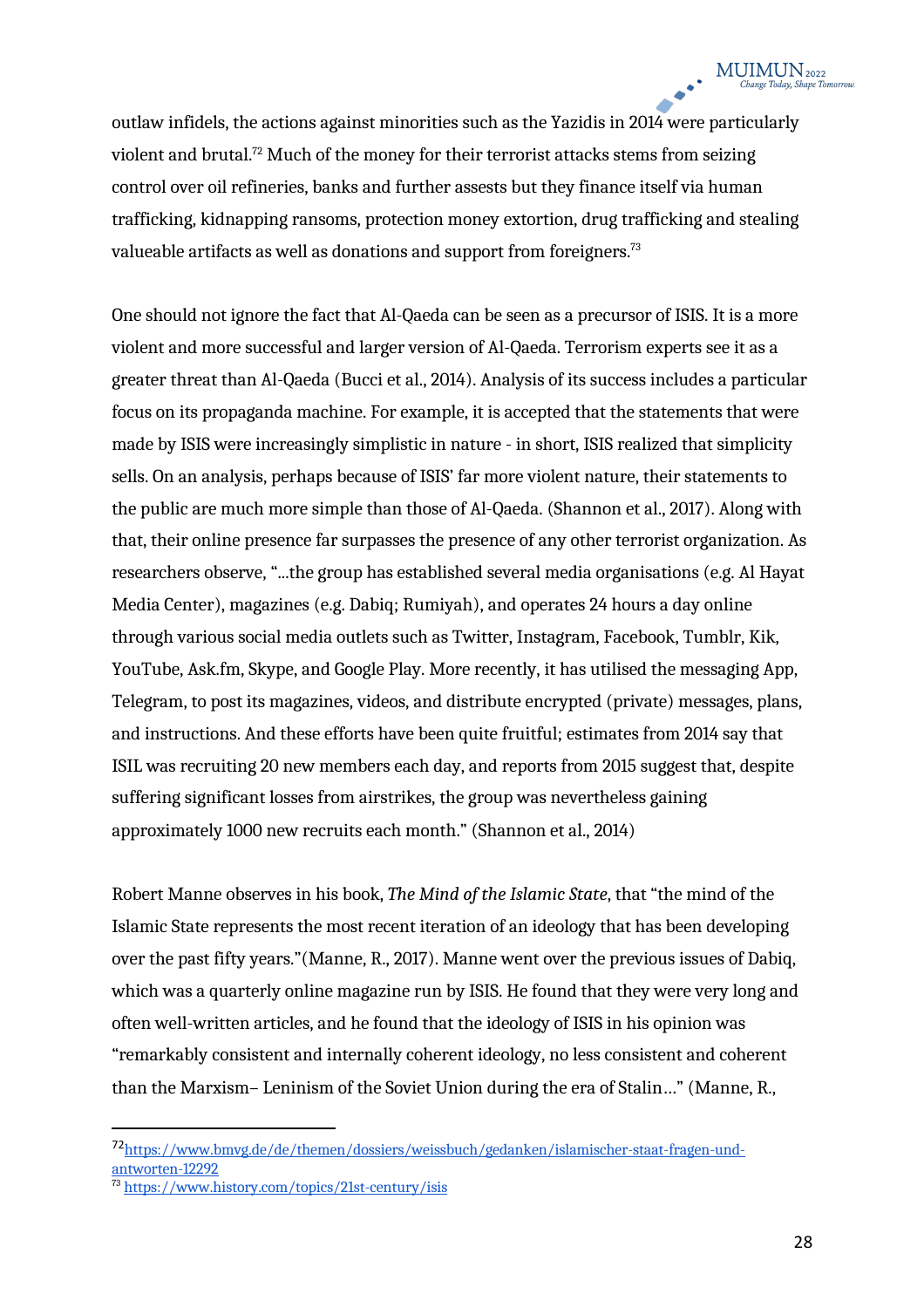2017). One can ascertain from Manne's descriptions of Dabiq that it sought to appeal to a vast majority of people. It included academic articles that featured discussions on principles on Islam, but also images that sought to show ISIS as a force to be reckoned with. The images were of people they had brutally murdered and there were descriptions of their attacks in the West. It also featured a particular portion meant for women, where columns mentioned how to raise children that would be future warriors, etc. Robert Manne also reveals the ties that ISIS has with Sayyid Qutb, who has been mentioned before. "There exists a more or less general consensus that the ideology of the Islamic State is founded upon the prison writings of the revolutionary Egyptian Muslim Brother Sayyid Qutb, in particular some sections of his commentary *In the Shade of the Qur'an*, but most importantly his late visionary work *Milestones*, published in 1964. Qutb argued that the entire world, including the supposedly Muslim states, had fallen into a time of pre-Islamic ignorance, *jahiliyya*, or pagan darkness. He called upon the small number of true Muslims to form a revolutionary vanguard to restore the light of Islam to the world." (Manne, R., 2017). Al-Qaeda and ISIS can be described to differ in terms of their preference for violence. ISIS was going all the way: even shias were not acceptable to ISIS members. Al-Qaeda on the other hand pointed out that the main struggle of the mujahideen was against America. Manne notes that Ayman Al-Zawahiri published his *General Guidelines for Jihad* in which he pointed out that one hsould only fight the shia in self-defence and that other religious minorities should be left in peace after an Islamic State was established. "Their fight was against the Crusader–Jewish alliance and not against fellow Muslims." (Manne, R., 2017). These differences grew till in 2014, Al-Qaeda cut off all ties with ISIS. "In early June, ISIS conquered Mosul. Controlling considerable territory in the east of Syria and the west of Iraq, on June 29, 2014, it announced that the long-awaited caliphate had been restored." (Manne, R., 2017).

After this, seeing the vast amount of land that ISIS had captured as well as their cruel regime, as well as how they were prospering by taxing residents in Raqqa ((Kreisman, 2017), a joint coalition was made consisting of the USA and other nations such as Britain and France that attempted to support the Syrian Defense Forces to fight against ISIS. While initially the USA said it would play a role that would be advisory in nature, it was seen that US troops were working side by side with rebel groups on the ground. (Nancy A. Youssef, 2017). The assault lasted for four months until finally, ISIS fell and its three year regime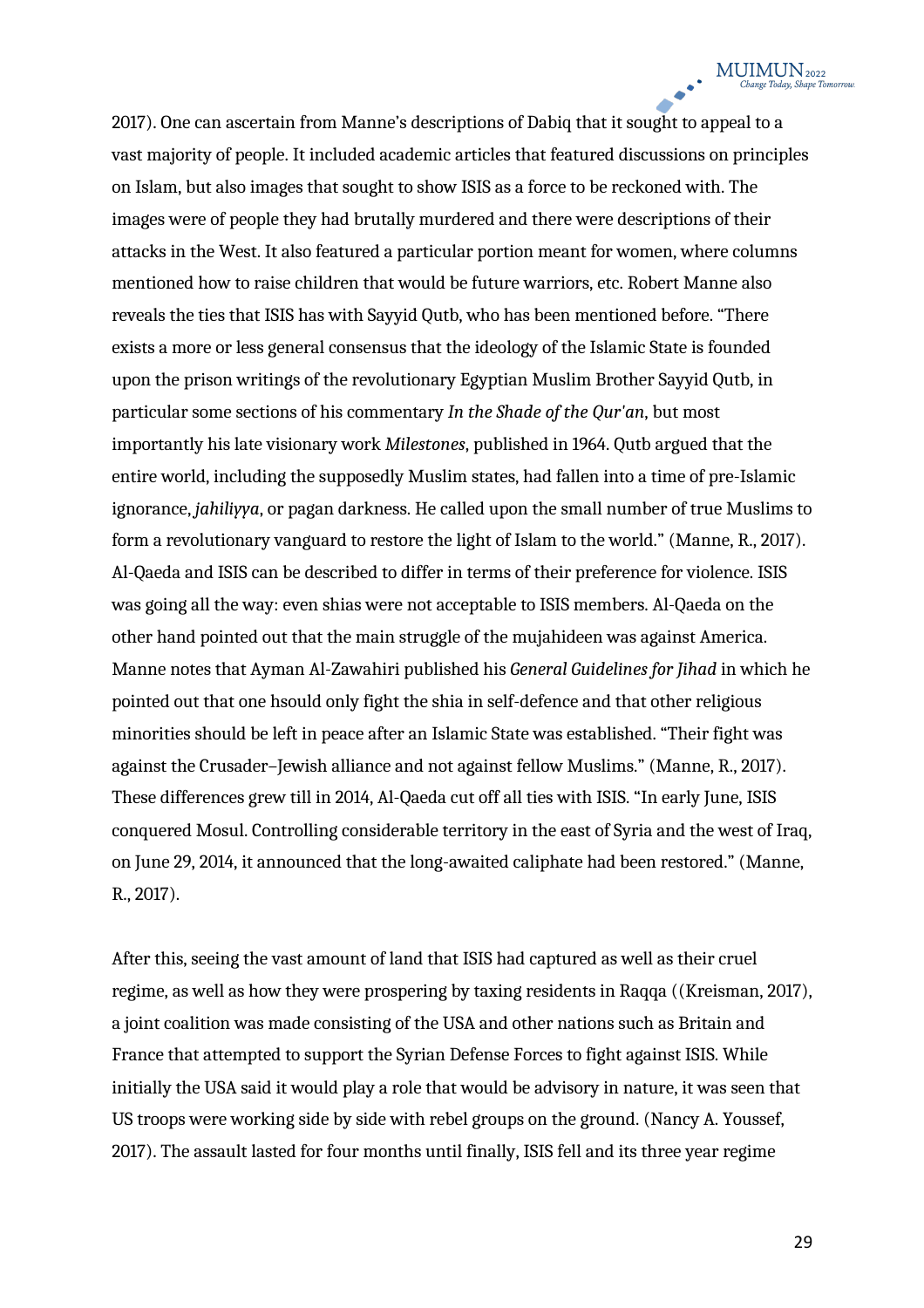since 2014 of horrific crimes, of "beheadings, crucifixions and torture to terrorise residents" (BBC, 2017) came to an end.

Nonetheless, ISIS is an ideological paradigm, not just a terror group - when ISIS is removed from one localty, that does not ensure that another radical group inspired by ISIS or ISIS itself may not spring up in another region. Such has been the situation in Africa where "sub-Saharan Africa accounts for 48 percent, or 3,461, of the deaths worldwide attributed to ISIS in 2021." ((Mekhennet, 2022) Another faction of ISIS also sprang up in the Southern Philippines, in the city Marawi, in May 2017. The Philippine Government took decisive action and waged a battle against the IS-inspired Maute group and emerged victorious. There was no direct link proven between ISIS in Syria and ISIS in the Philippines but nonetheless, one can see how even without physical interactions, the actions of ISIS began to inspire terror groups to take up their cause and attempt to establish an Islamic State in different geographical locations.

#### **Questions a resolution must answer**

- **1.** What role did Resolutions 1368 and 1373 play in shaping the Global War on Terror?
- **2.** What future strategies should be adopted to counter terrorism?
- **3.** Have nations violated human rights and international law during the war on terror? Should they be brought to trial? If so, how?
- 4. What will be the future of Guantanamo Bay?
- 5. Are joint coalition efforts in another country a form of illegal foreign intervention?
- 6. Using ISIS and Al-Qaeda as case studies, what can be done to ensure similar groups do not form again in other parts of the world?

#### **Bibliography and further Reading**

Ahmadi, B., Ebadi, A. (2022, April 1). Taliban's ban on girls' education in Afghanistan. United States Institute of Peace. Retrieved May 17, 2022, from https://www.usip.org/publications/2022/04/talibans-ban-girls-educationafghanistan#:~:text=On%20March%2023%2C%20the%20first,barred%20girls%20from%2 0further%20education.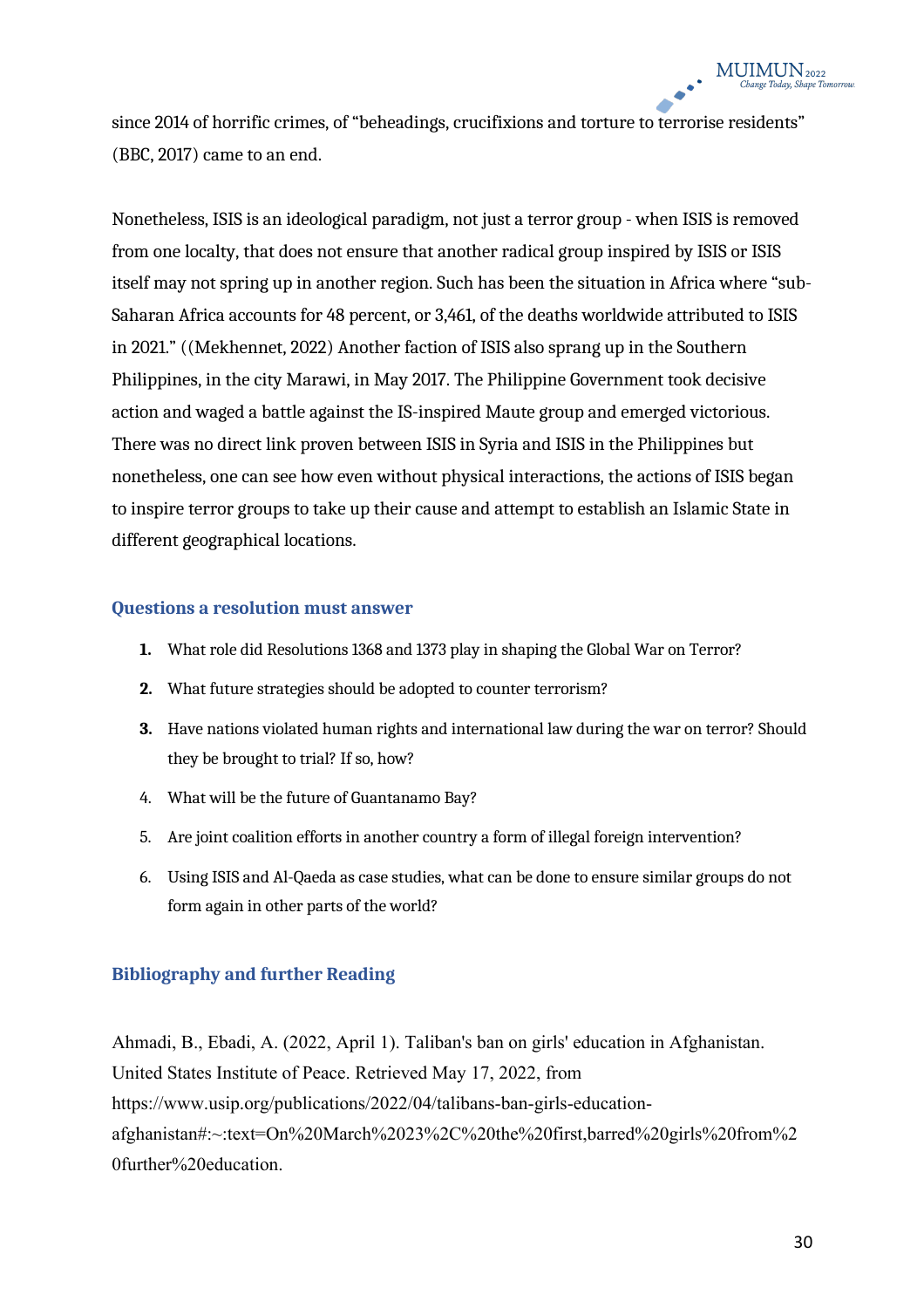Attacks draw mixed response in Mideast. CNN.com - Attacks draw mixed response in Mideast - September 12, 2001. (2001, September 12). Retrieved May 17, 2022, from https://web.archive.org/web/20071101150055/http://archives.cnn.com/2001/WORLD/euro pe/09/12/mideast.reaction/index.html

BBC. (2017, October 17). Raqqa: Is 'capital' falls to US-backed Syrian forces. BBC News. Retrieved May 20, 2022, from https://www.bbc.com/news/world-middle-east-41646802

Bucci, S., Phillips, J., Florance, C., Dale, H., & Brooks, P. (2014). 11 reasons the Islamic State might be more dangerous than Al-Qaida. The Daily Signal. Retrieved from http://dailysignal.com/2014/08/ 28/11-reasons-isis-might-dangerous-al-qaeda/

Cable News Network. (n.d.). Transcript of president Bush's address. CNN. Retrieved May 17, 2022, from http://edition.cnn.com/2001/US/09/20/gen.bush.transcript/

Chomsky, N. (2017). Who rules the world? Penguin.

Corera, G. (2011, July 21). Bin Laden's Tora Bora escape, just months after 9/11. BBC News. Retrieved May 17, 2022, from https://www.bbc.com/news/world-us-canada-14190032

Drone warfare. The Bureau of Investigative Journalism (en-GB). (n.d.). Retrieved May 17, 2022, from https://www.thebureauinvestigates.com/projects/drone-war

Guardian News and Media. (2003, September 7). US public thinks Saddam had role in 9/11. The Guardian. Retrieved May 17, 2022, from https://www.theguardian.com/world/2003/sep/07/usa.theobserver

Guardian News and Media. (2016, March 28). CIA photographed detainees naked before sending them to be tortured. The Guardian. Retrieved May 17, 2022, from https://www.theguardian.com/us-news/2016/mar/28/cia-photographed-naked-detainees

Hate crime reports up in wake of terrorist attacks. CNN.com - Hate crime reports up in wake of terrorist attacks - September 17, 2001. (2001, September 17). Retrieved May 17,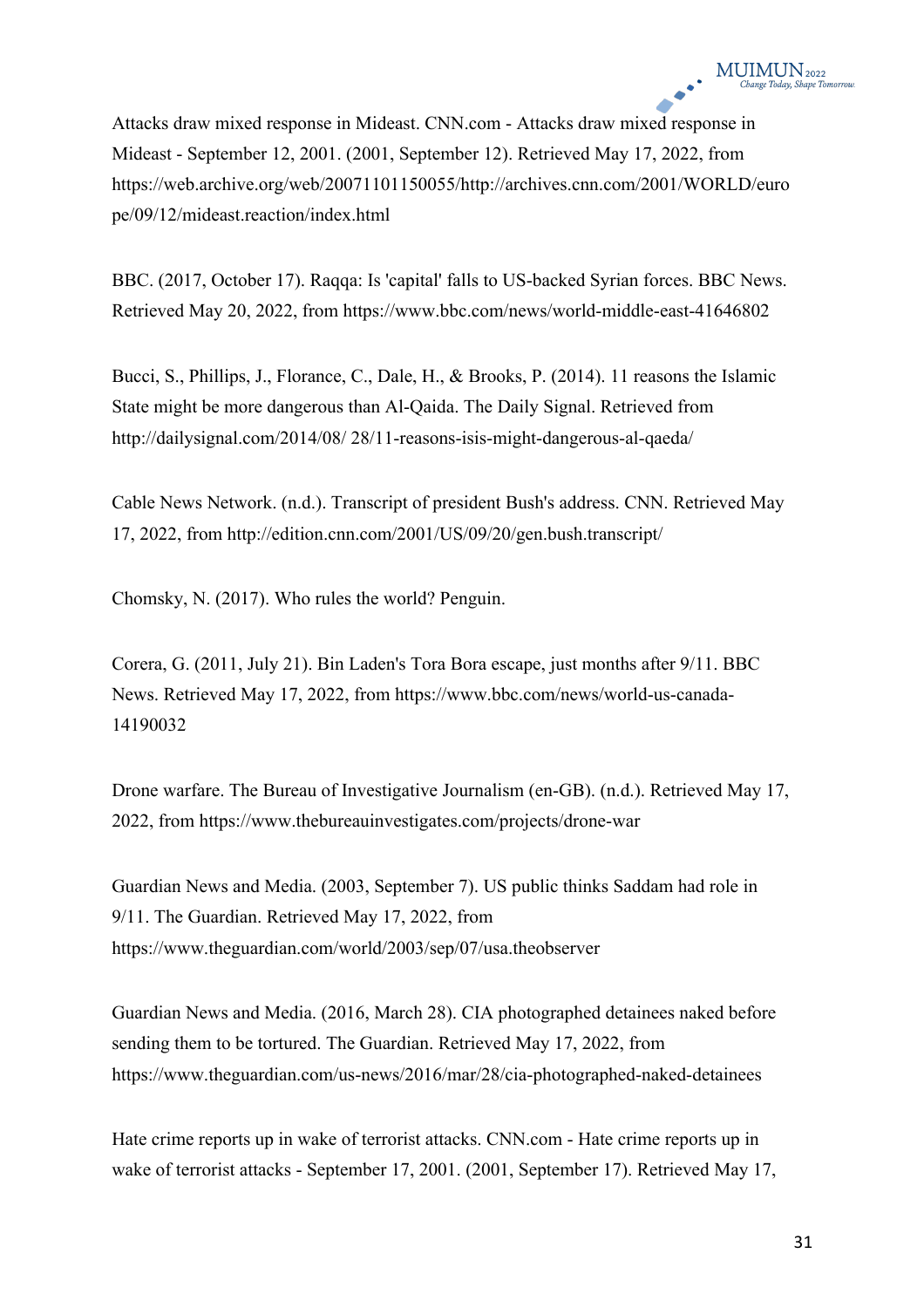

2022, from

https://web.archive.org/web/20051127025019/http://archives.cnn.com/2001/US/09/16/gen. hate.crimes/

Housman, P. (2020, September 18). Report finds at least 37 million people displaced by US post-9/11 wars. American University. Retrieved May 17, 2022, from https://www.american.edu/cas/news/report-finds-at-least-37-million-people-displaced-byus-post-9-11 wars.cfm#:~:text=The%20report%20is%20titled%20Creating,post%2D9%2F11%20wars% 3A

Jackson, R. (2018). Writing the War on Terrorism: Language, politics, and counterterrorism. Manchester University Press.

Kreisman, R. (2017, May 15). Raqqa and the Oil Economy of Isis. Atlantic Council. Retrieved May 20, 2022, from https://www.atlanticcouncil.org/blogs/syriasource/raqqaand-the-oil-economy-of-isis/

NATO / Otan. What is NATO? (n.d.). Retrieved May 17, 2022, from https://www.nato.int/nato-welcome/index.html

Nancy A. Youssef, W. van W. (2017, July 12). U.S. troops 18 miles from Isis Capital. The Daily Beast. Retrieved May 20, 2022, from https://www.thedailybeast.com/us-troops-18 miles-from-isis-capital

Manne, R. (2017). The mind of the islamic state: Isis and the ideology of the caliphate. Prometheus Books.

Mekhennet, S. (2022, May 11). Isis in Africa behind a surge in terrorist attacks, officials say. The Washington Post. Retrieved May 20, 2022, from https://www.washingtonpost.com/national-security/2022/05/11/isis-africa-attacks/

Qazi, S. (2020, February 29). Afghanistan's Taliban, US sign agreement aimed at Ending War. Taliban News | Al Jazeera. Retrieved May 17, 2022, from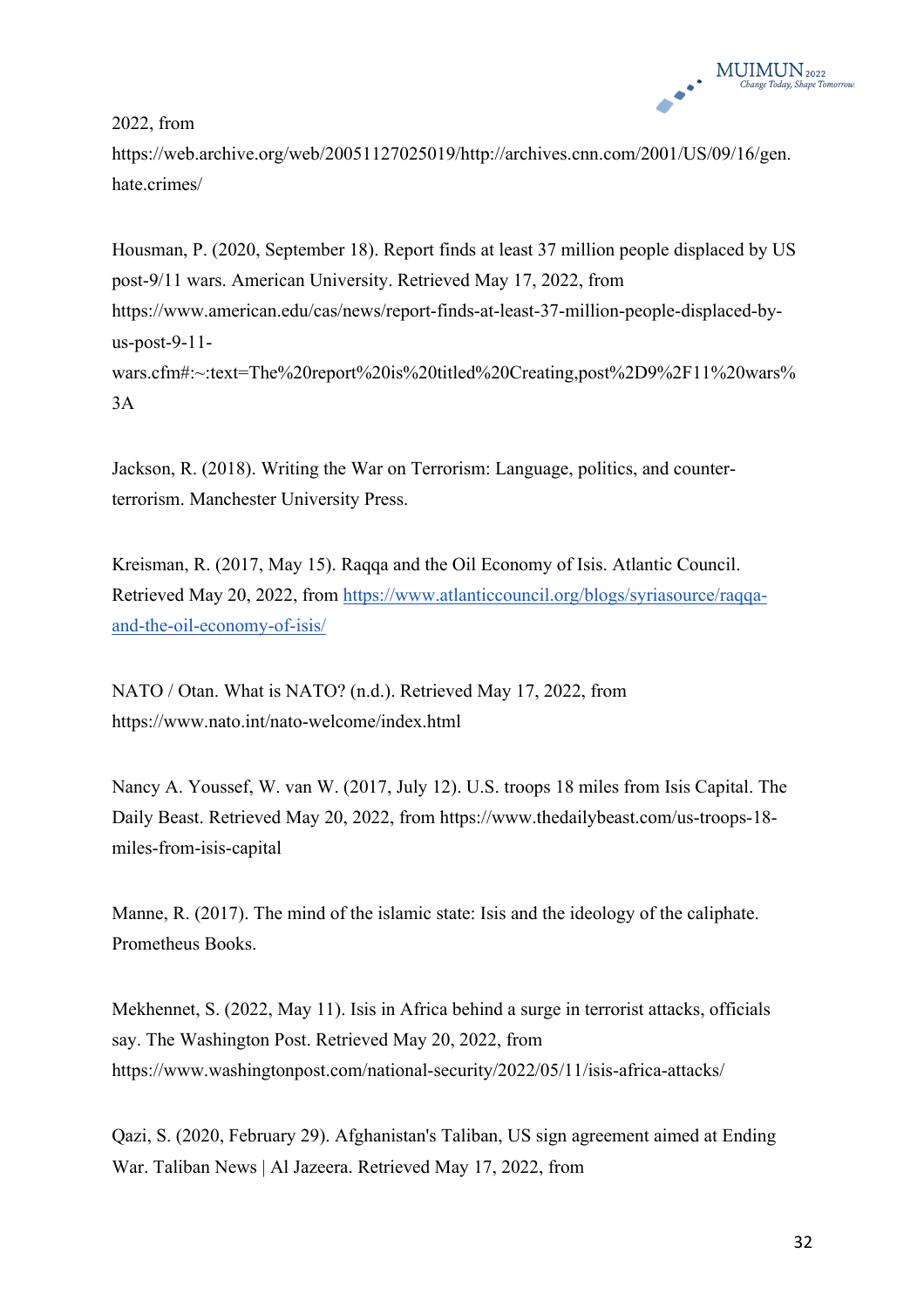https://www.aljazeera.com/news/2020/2/29/afghanistans-taliban-us-sign-agreement-aimedat-ending-war

Richissin, T. (n.d.). War on terror" difficult to define". The Seattle Times: Nation & amp; World: "War on terror" difficult to define. Retrieved May 17, 2022, from https://web.archive.org/web/20090114085106/http://seattletimes.nwsource.com/html/nation world/2002023596\_russanal02.html

Tariq, M. O., Ahmadi, B. (2022, May 12). How the Taliban's hijab decree defies Islam. United States Institute of Peace. Retrieved May 17, 2022, from https://www.usip.org/publications/2022/05/how-talibans-hijab-decree-defies-islam

USA: Release or fair trials for all remaining Guantánamo detainees. Amnesty International. (2021, June 23). Retrieved May 17, 2022, from https://www.amnesty.org/en/latest/news/2008/05/usa-release-or-fair-trials-all-remainingguantc3a1namo-detainees-20080502/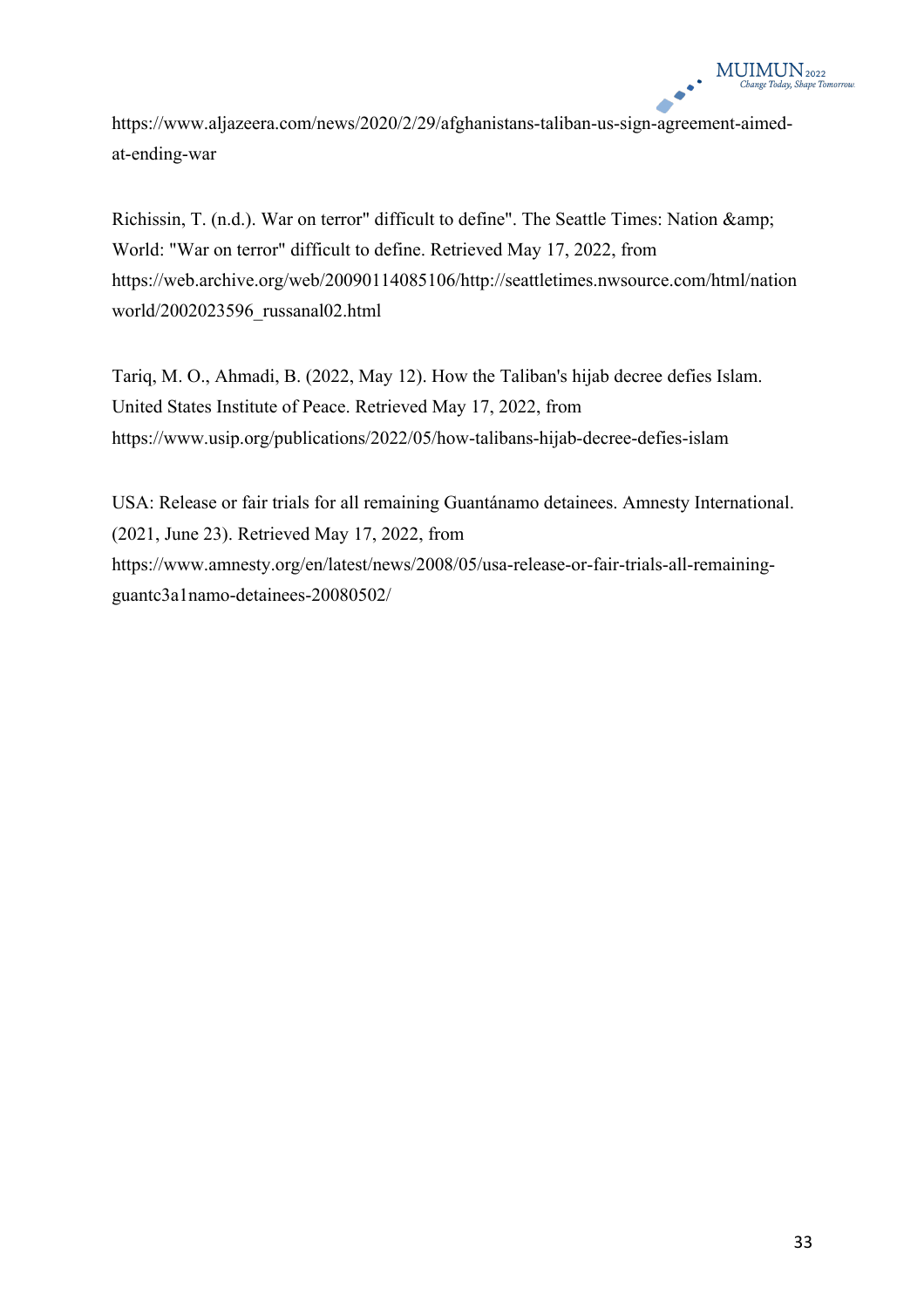### **Conference and Research Tips**

In preparation for the moderated caucus during the conference delegates might be required to submit opening statements which will highlight their country's position on the topic. A speakers list will be opened to member states in order to create a platform that allows engagement, making short comments on the issue at hand.

Typically, delegates will be required to adhere to the rules of procedure when participatingin the debate.In preparation forthe Conference, each delegate will be required to submit a Position Paper in accordance with the MUIMUN guidelines.

The key to being successful at MUN is thorough and comprehensive preparation. We recommend that all delegates become familiar with the following five areas of study. Eacharea should be addressed in the following order, as each is progressively more in-depth than the one listed before:

- The UN
- General Background of Country
- The Committee
- The Topic
- Your Country's position on said topic

Delegates, be aware that the objective of your opening speech is to persuade and even convince others and not merely state an opinion. Be aware of the strengths and weaknesses of your cause and that of your opponent. A speech is only heard once and it should leave a strong impression as other speeches will follow, and you want yours to be remembered. Select the most important points and arrange them in ascending order of importance. The final point should be the most important one.

If you have any questions, please feel free to contact the committee chair at: sc.muimun2022@gmail.com